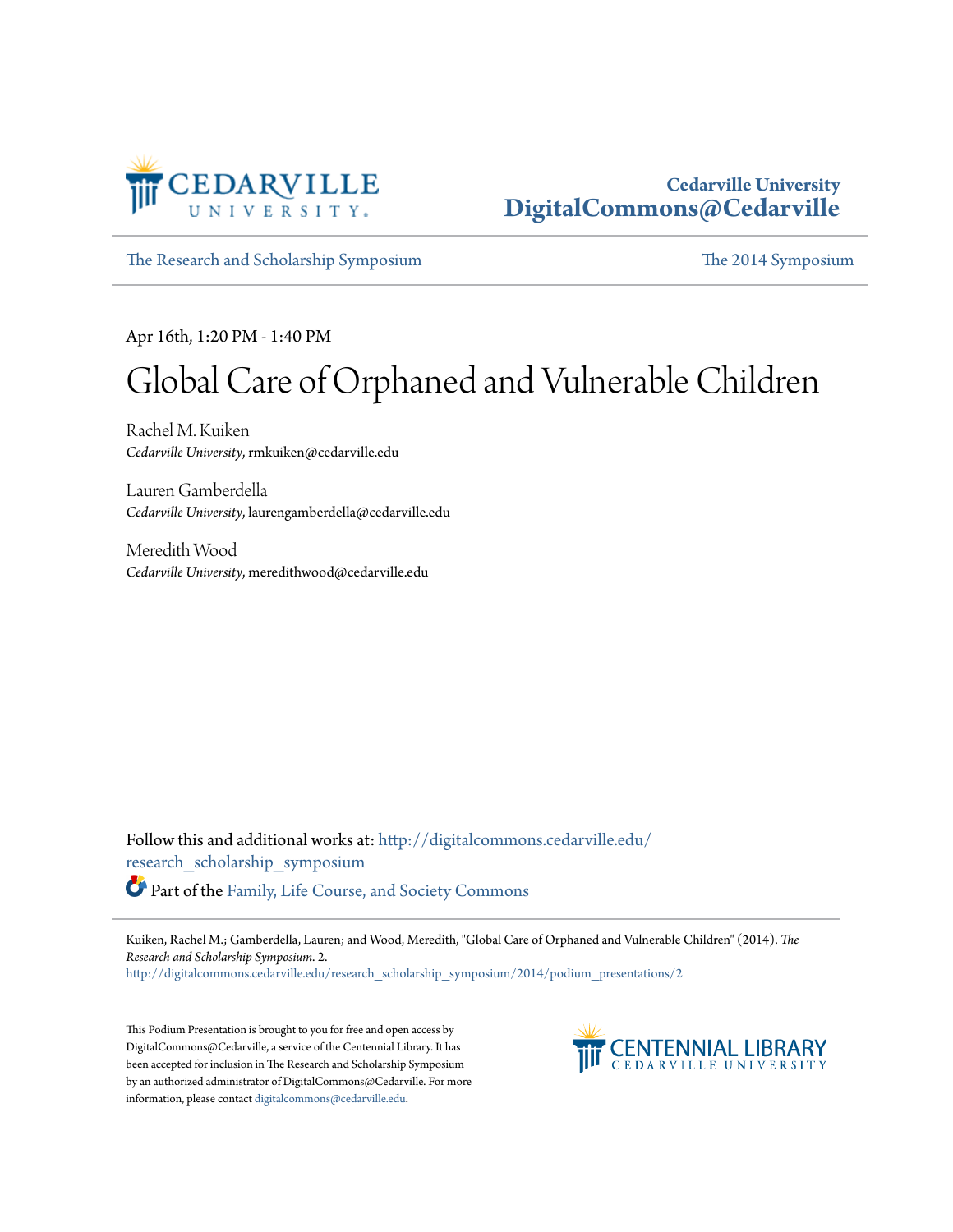# **Global Orphan Care**

Meredith Wood Rachel Kuiken Lauren Gamberdella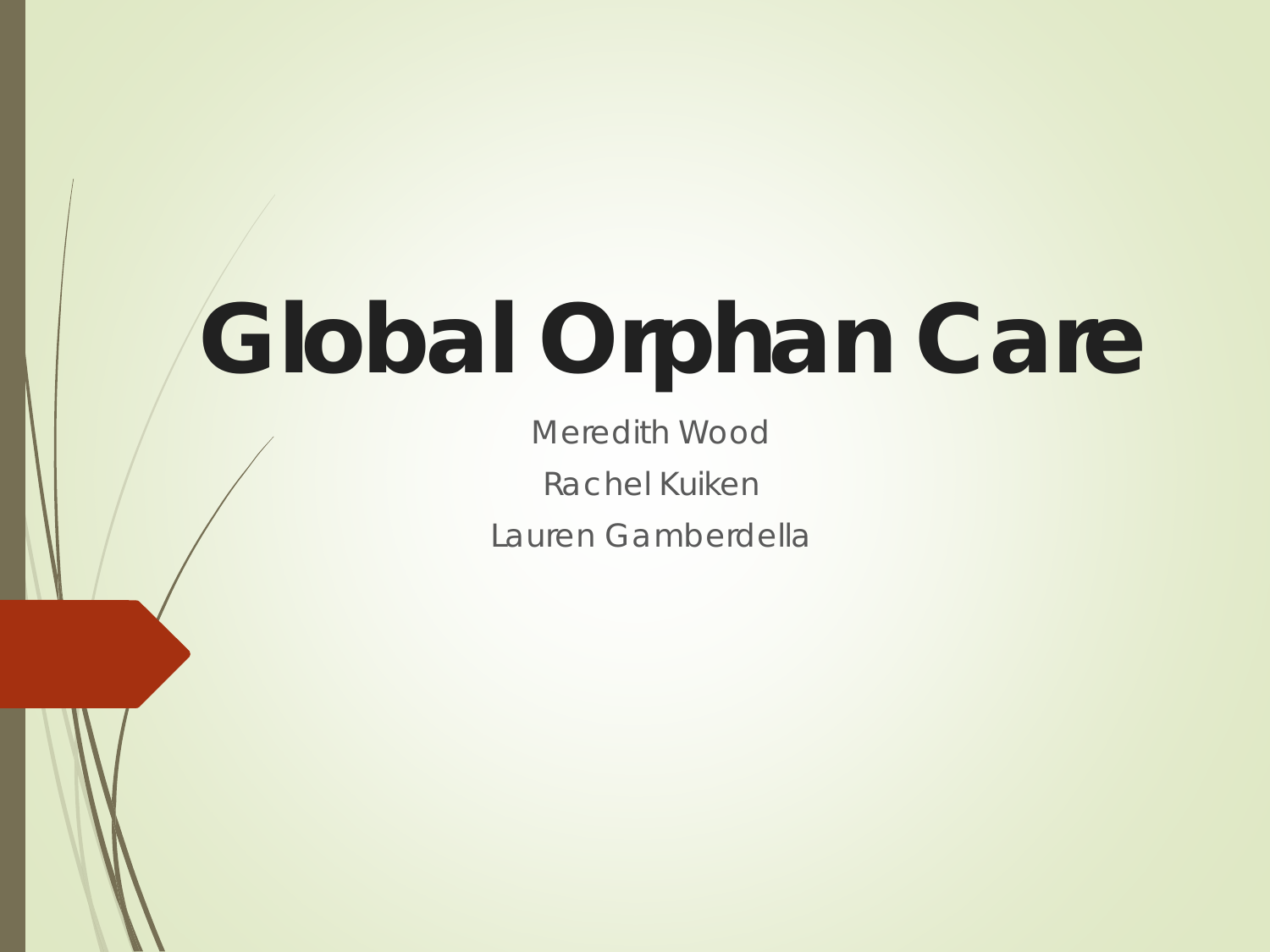## **OVC Population**

#### **Orphans**

Cardoso, 2010

- Children under 18 who have lost one or both parents
- Vulnerable Children
	- Children affected by HIV/AIDS
	- Children in households headed by children, youth, women, or elderly people
	- Street children
	- Children in institutions
	- Children with disabilities
	- Refugee children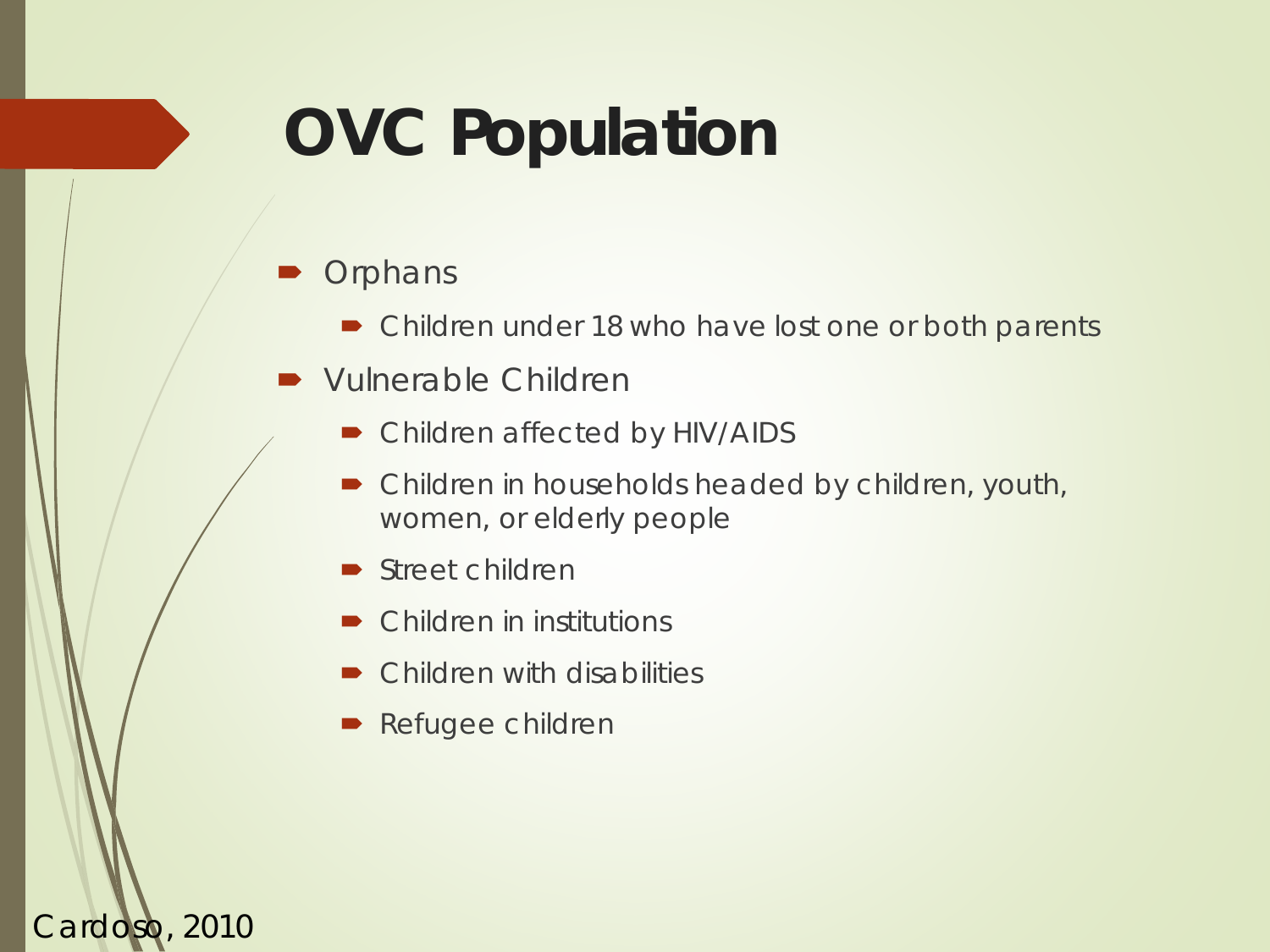# **Orphan Care Philippines**

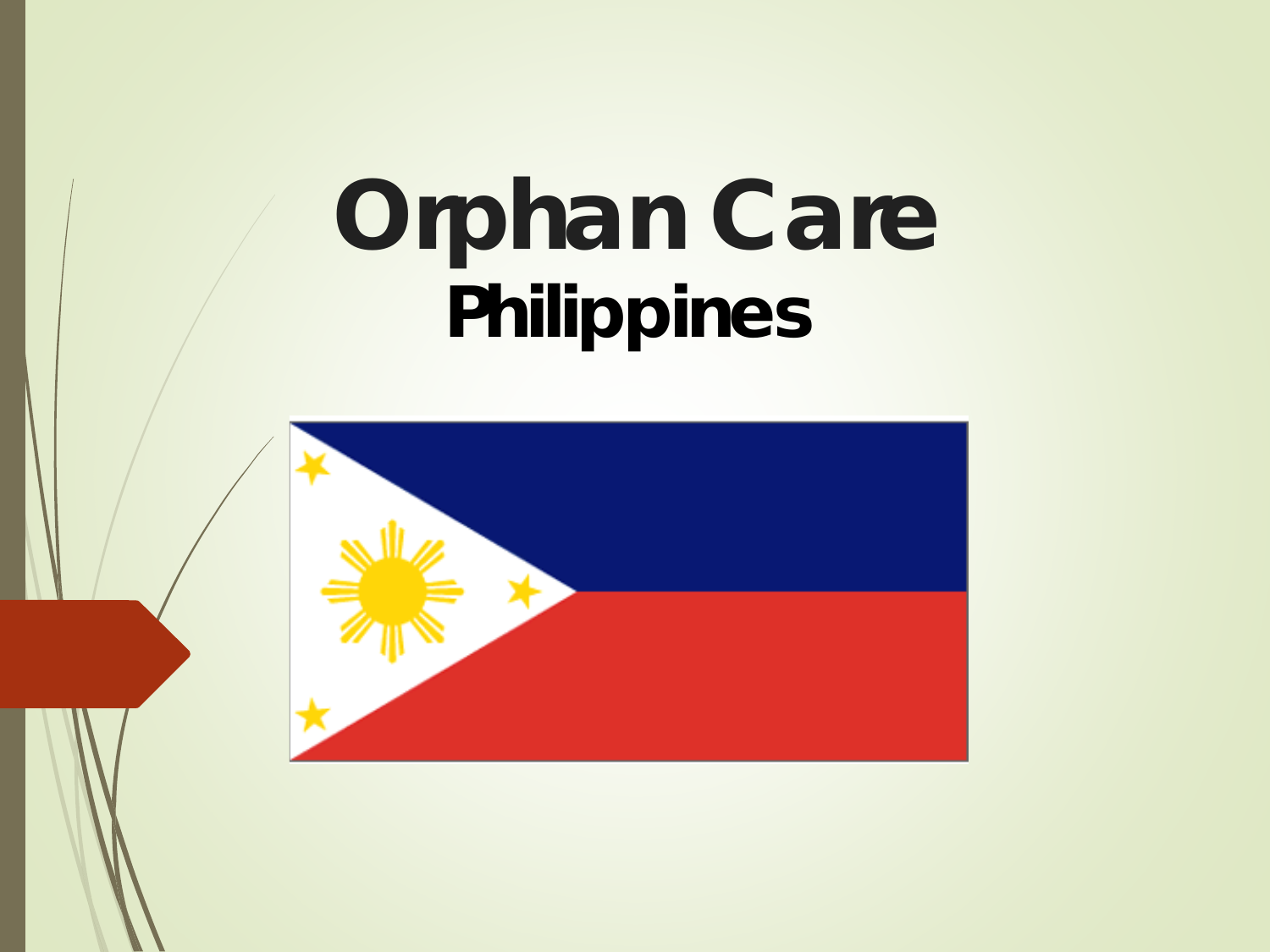## **Demographics**

- 7,000 islands with only 2,000 inhabited
- 1.8 million orphans in the Philippines
- 12<sup>th</sup>/most populated country in the world
	- Average income \$4,600 dollars (206,000 pesos.) The Average American Family makes around \$51,300.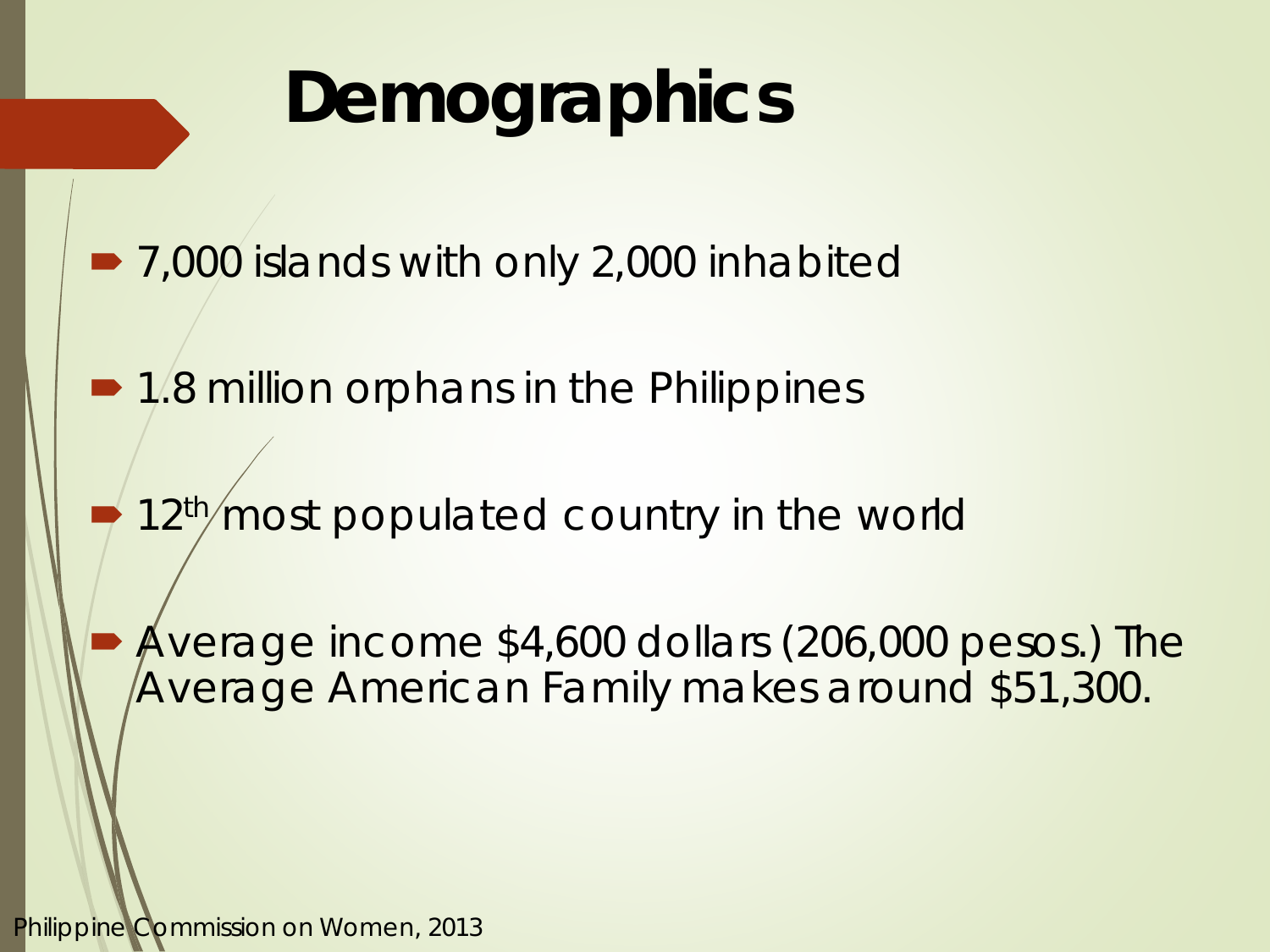# **Causes of Orphanhood**

• Natural Disasters

• Typhoon Yolanda-Thousands orphaned

Family Size & Family Planning

Overseas Work (2.2 Million)

Cerojano, 2013; Tillery, 2013; Philippine Statistics Authority, 2013 Philippines Statistics Authority, 2013;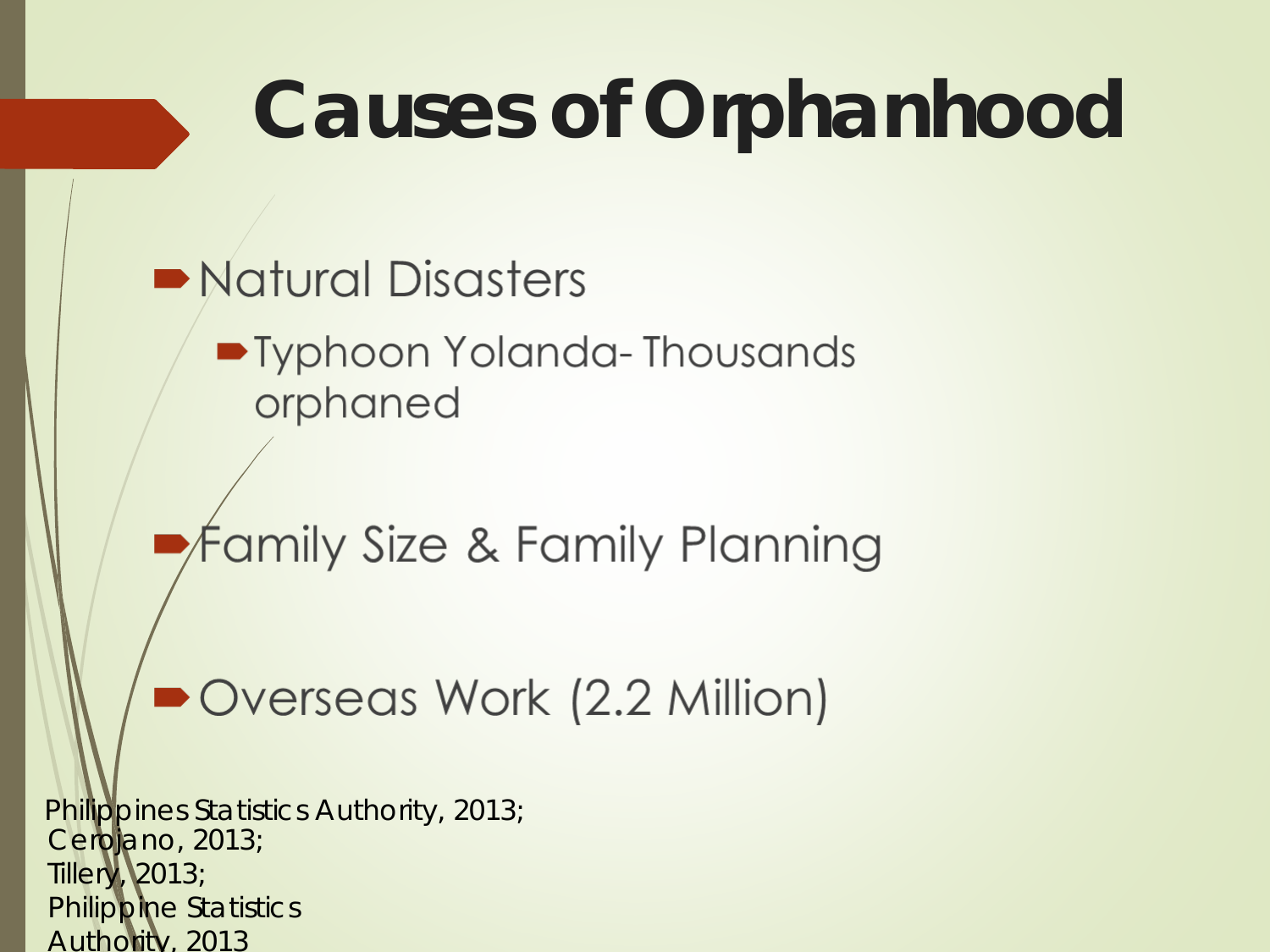# **Harmful Life Styles**

#### Starvation & Hunger

- **Drug Usage & Gang Violence** 
	- Rugby Destroys liver



#### Sex Trafficking & Domestic Violence leading to harsh/forced labor

Nation Master, unknown; Unicef, 2011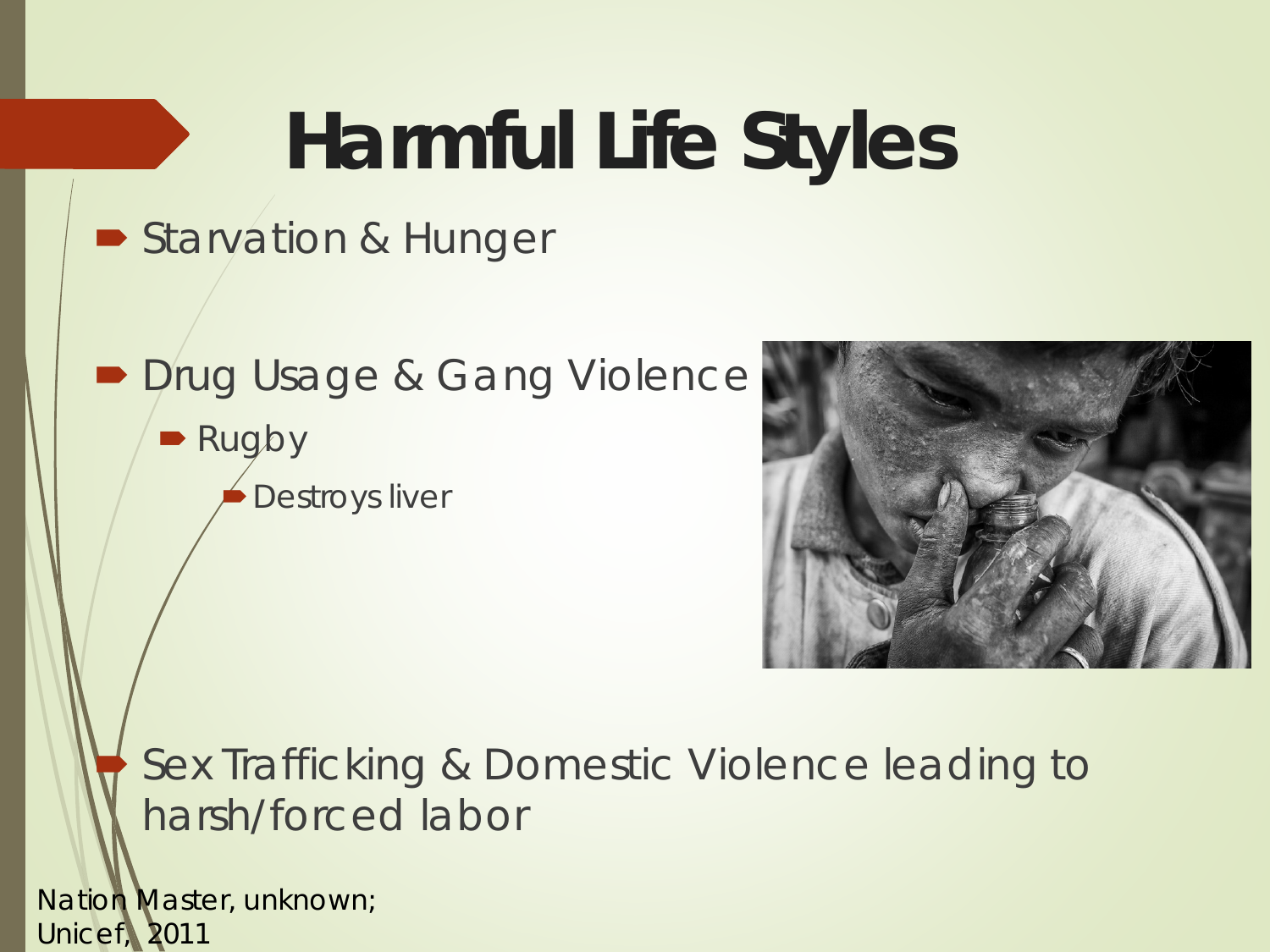# **Education**

## **DLack of Education**

# Cycle Continues

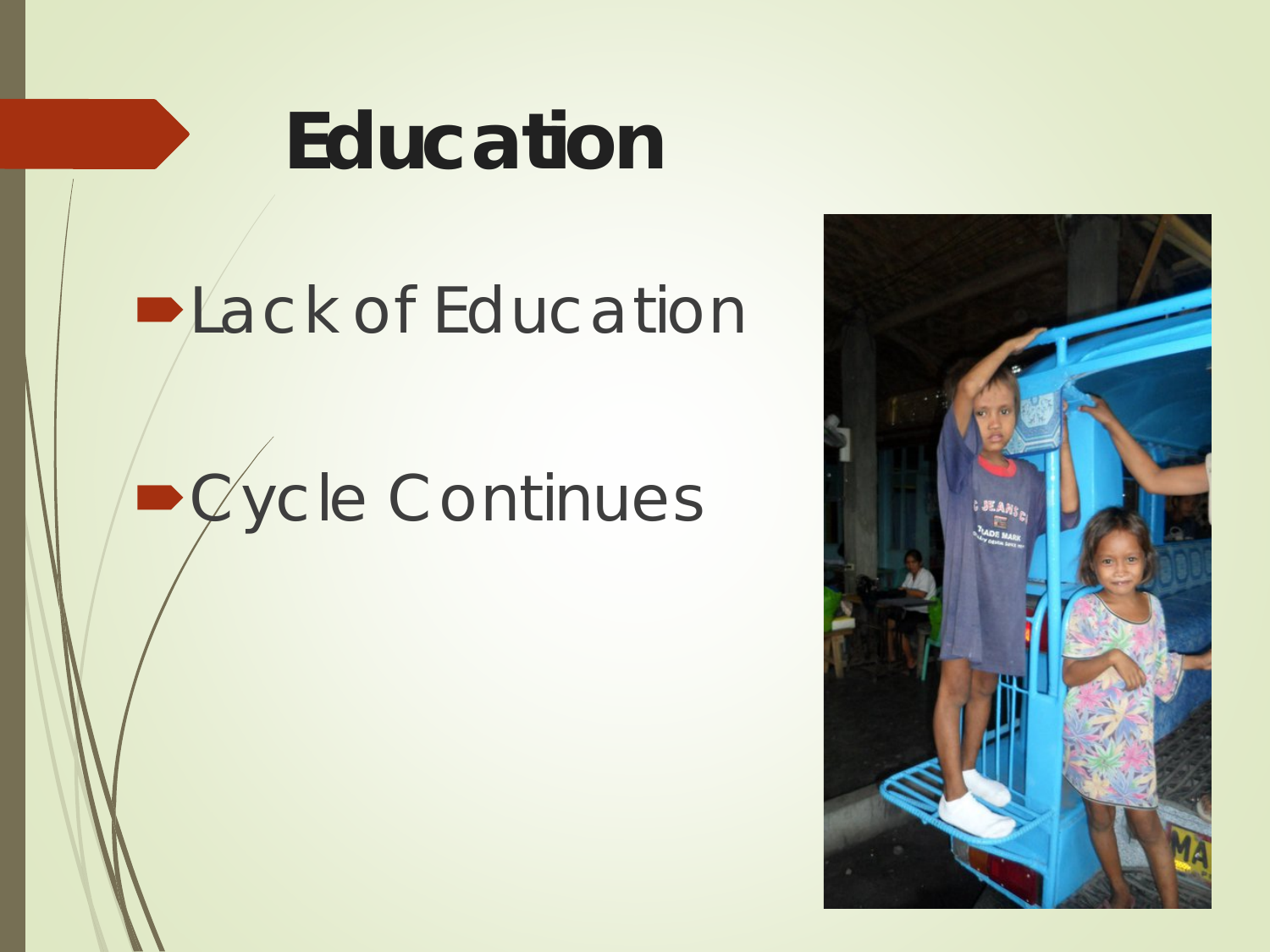# **Government's Role**

 Domestic Workers Act and the Expanded Anti-Trafficking in Persons Act (2012)

**• Responsible Parenthood and Reproductive** Health Act of 2012

 Department of Social Welfare and Development

Non Government Organizations

• Naomi's Heart Mission

Naomi's Heart Mission, 2014; Philippine Statistic Authority, 2013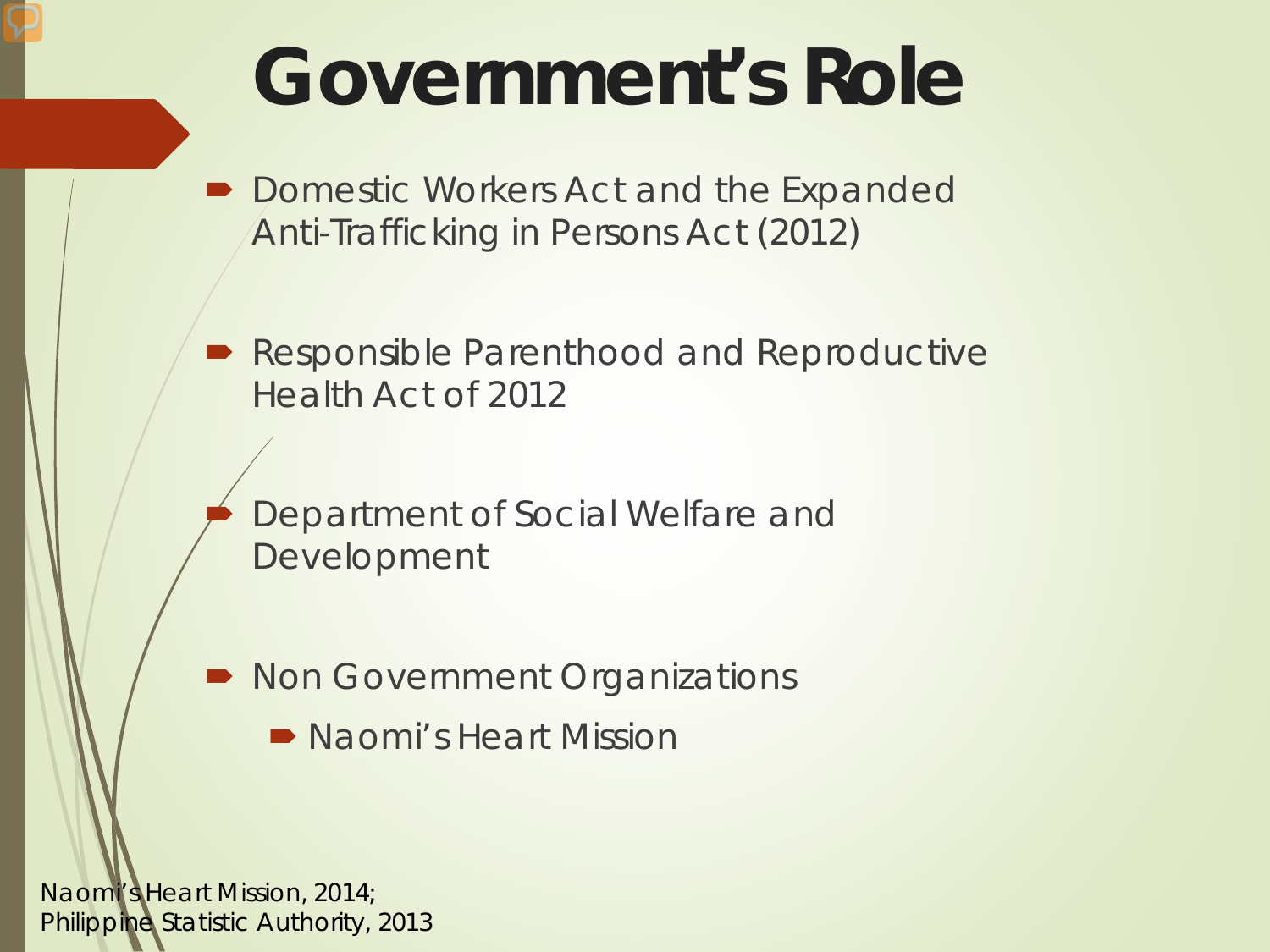# **Orphan Care in Mozambique**

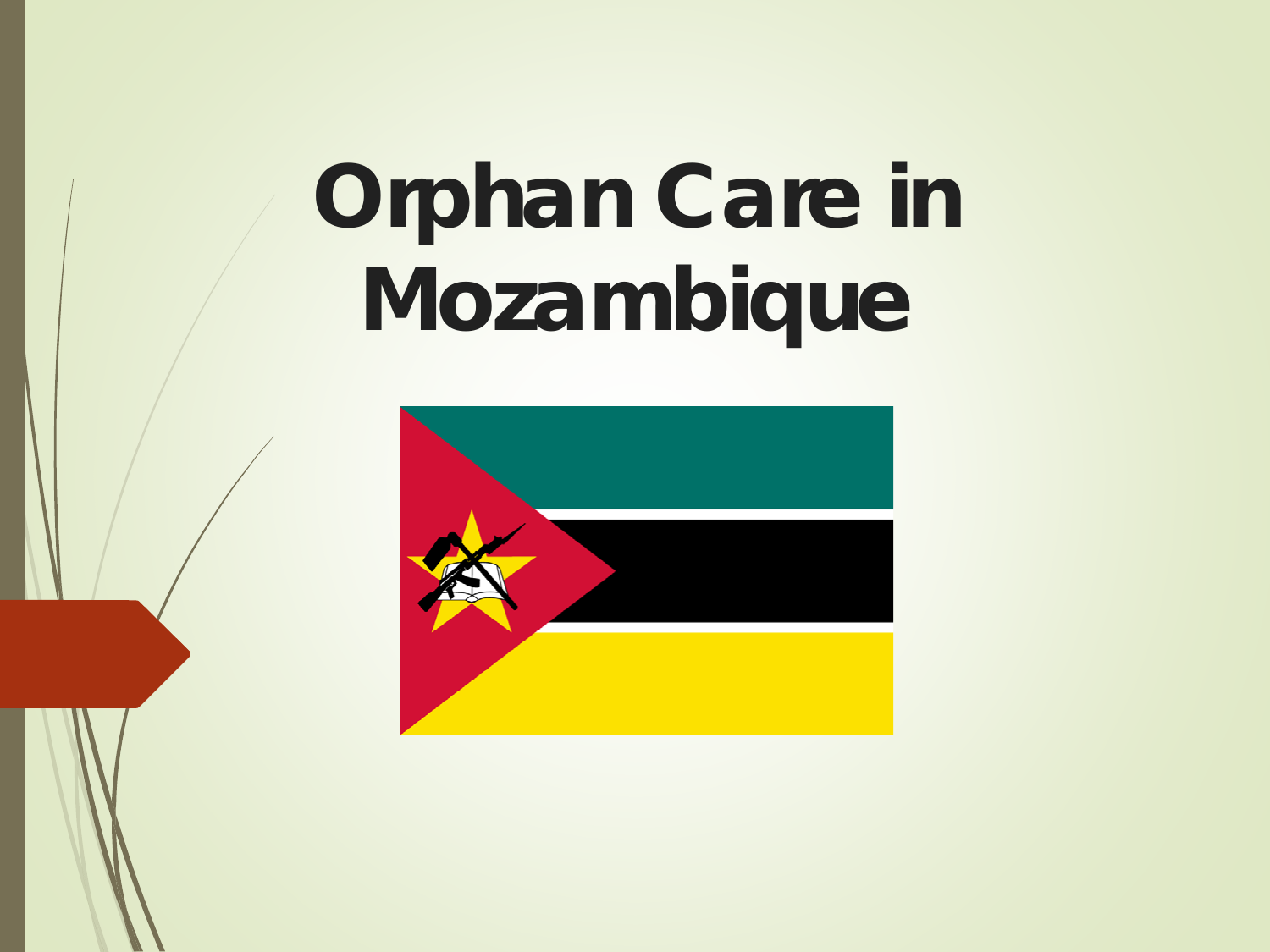### **Background of Mozambique**

#### • One of the poorest nations

■1.6 million orphans post-civil war

Government was not equipped to handle the orphan crisis

Roby & Cochran, 2007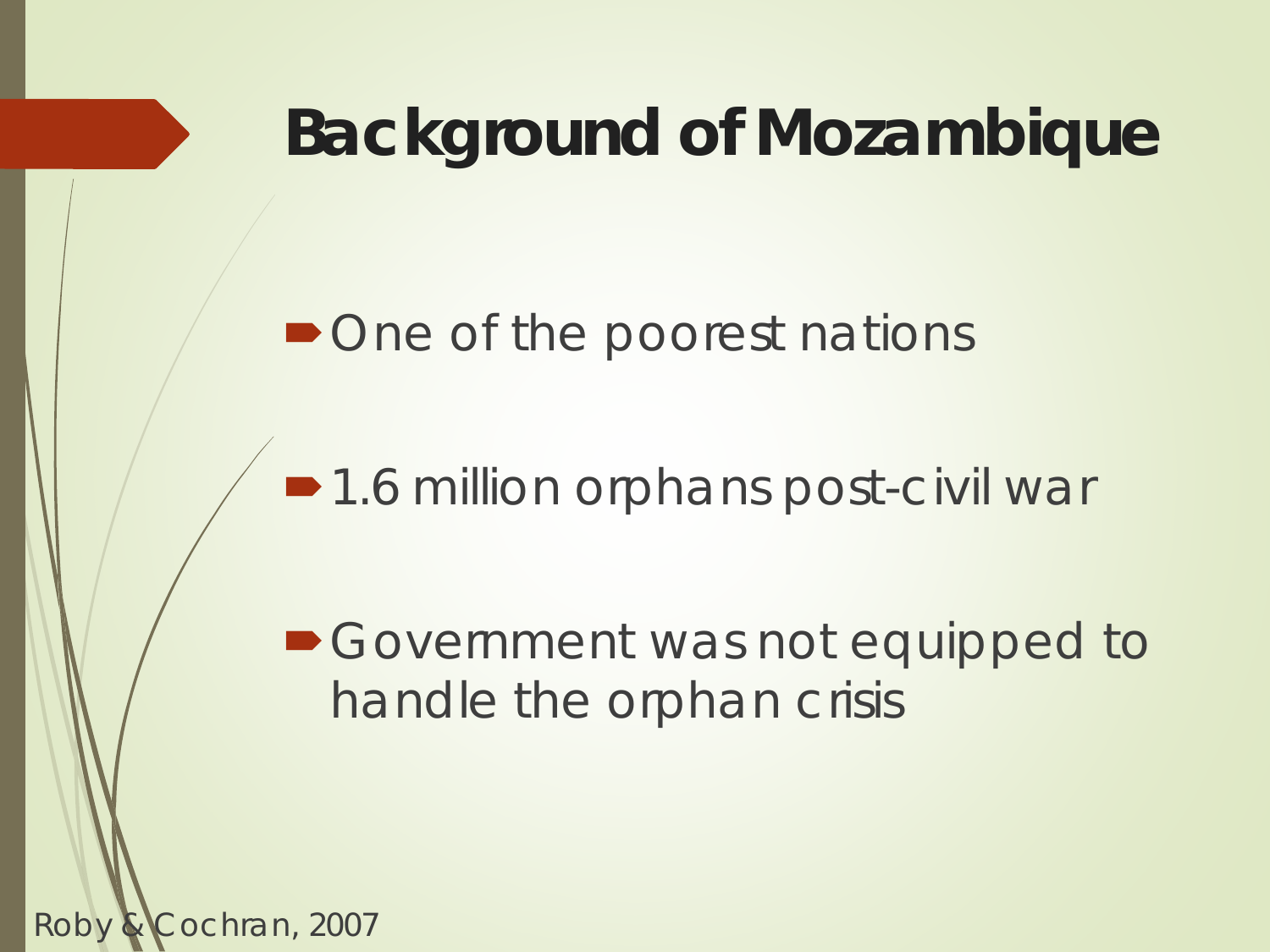### **Scope of the Problem**

1.4 million orphans

- ■12% of the children (0-17)
- 670,000 due to AIDS



- 96.4% of orphans live with biological relatives
- Some live in over 140 residential institutions
- Child Headed Households
- Number of orphans is increasing

Shibuya & Taylor, 2013; Roby & Cochran 2007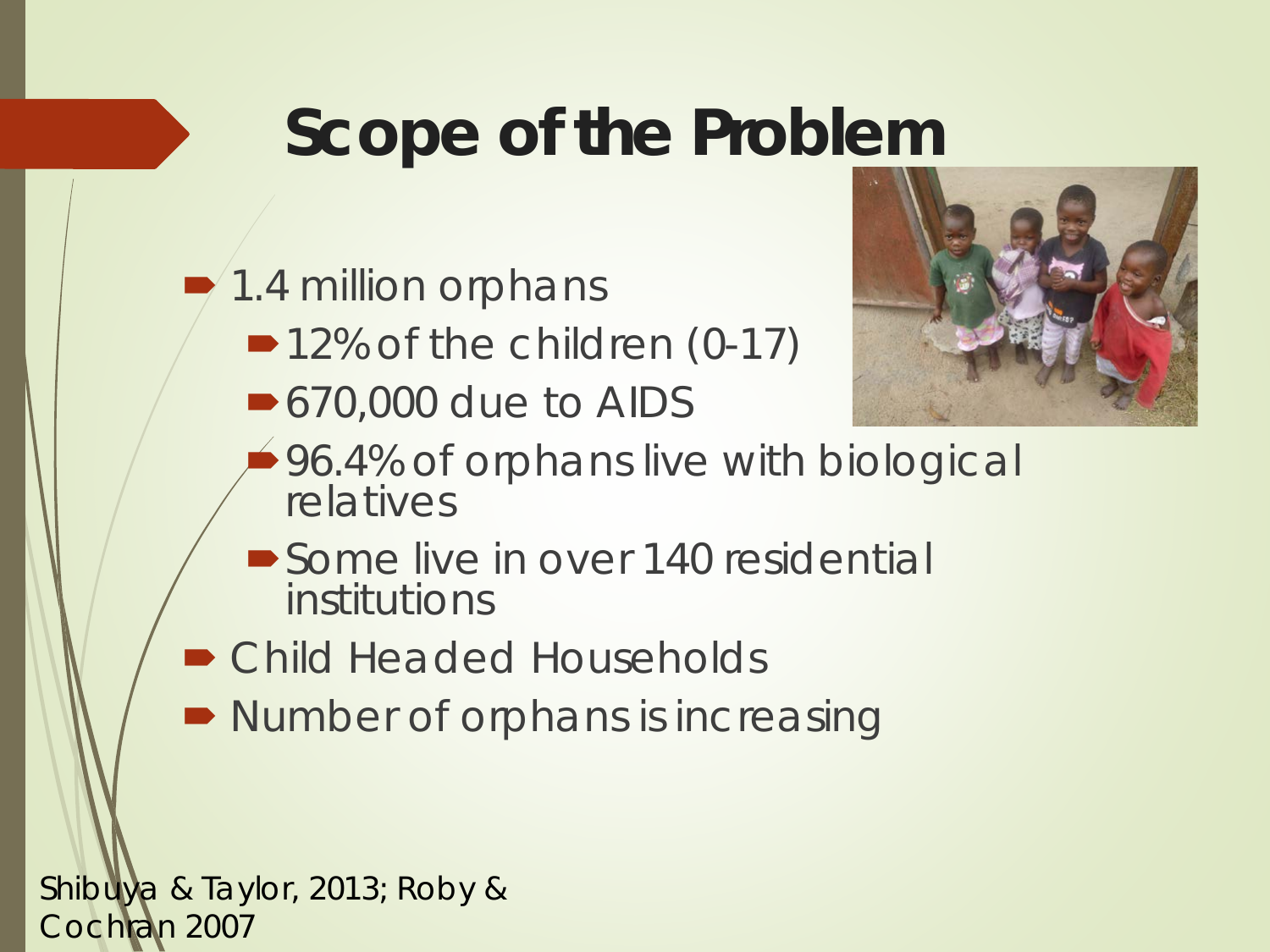## **Negative Effects**

#### $\blacktriangleright$  Emotional stress

- Social isolation
- Lack of parental support
- **Inability to meet basic needs**
- **Lack of access to education and** medical care
- **D** Lack of food inhibits learning
- **Exposure to abuse and exploitation**

Cluver & Gardner, 2007; Shibuya & Taylor, 2013; Roby & Shaw, 2006; Roby & Cochran, 2007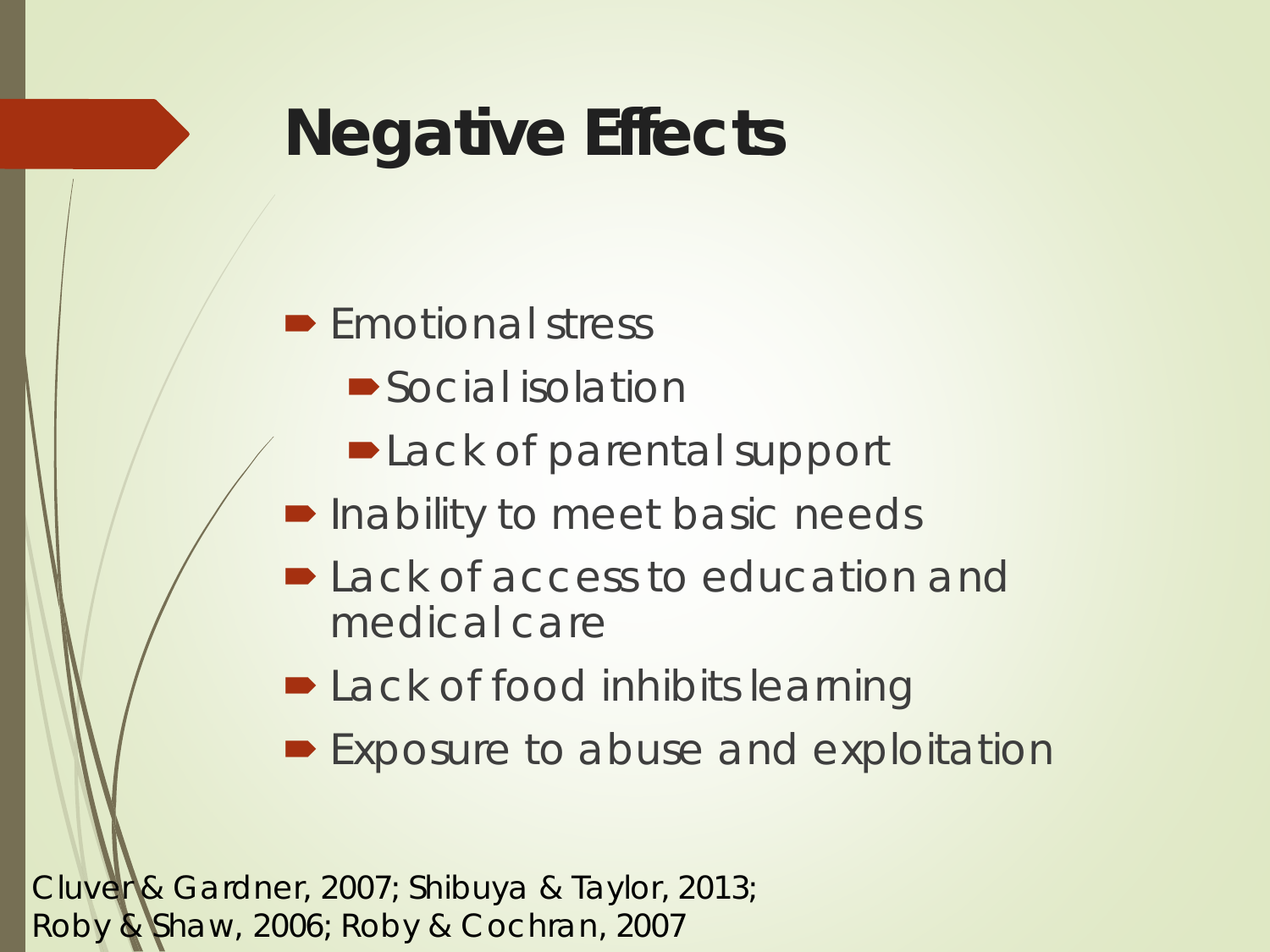## **Current Conditions**

- Scarce support to families  $\blacksquare$  Increased from 5.5% in 2004 to 22% in 2008
- $\blacksquare$  Institutions
- Care centers
	- ■The Creche
	- 32% in 2004 to 77% in 2008
- **Foster families**



Roby & Shaw, 2006; Shibuya & Taylor, 2013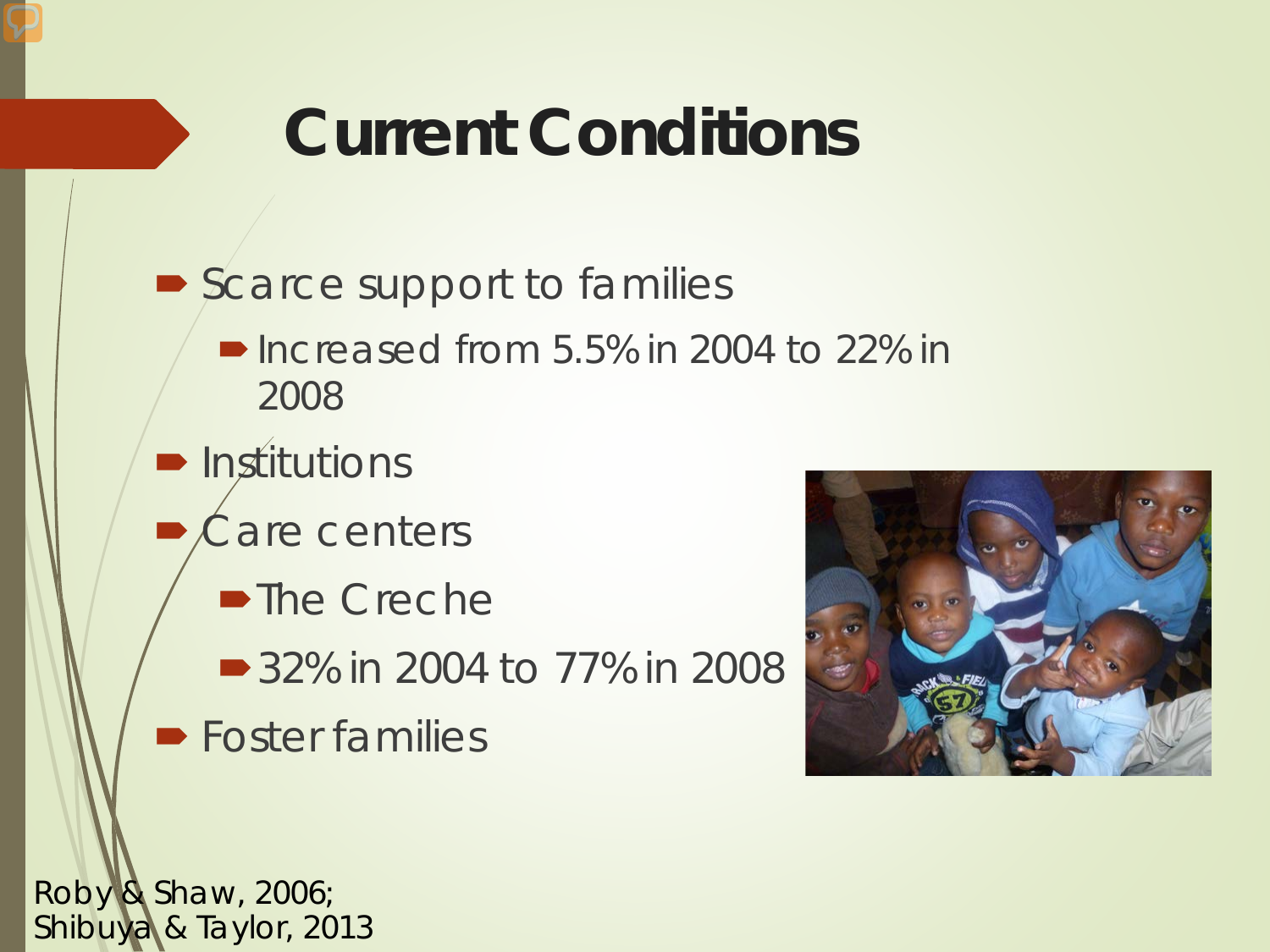#### **Government Actions**

**■ 1994-Convention of the Rights of the** Child

Children have the right to have basic needs met

 National Strategy for Basic Social Security for 2010-2014

**• Ministry of Women and Social Action** 

Roby & Cochran, 2007; Shibuya & Taylor, 2013; Mausse & Cunha, 2011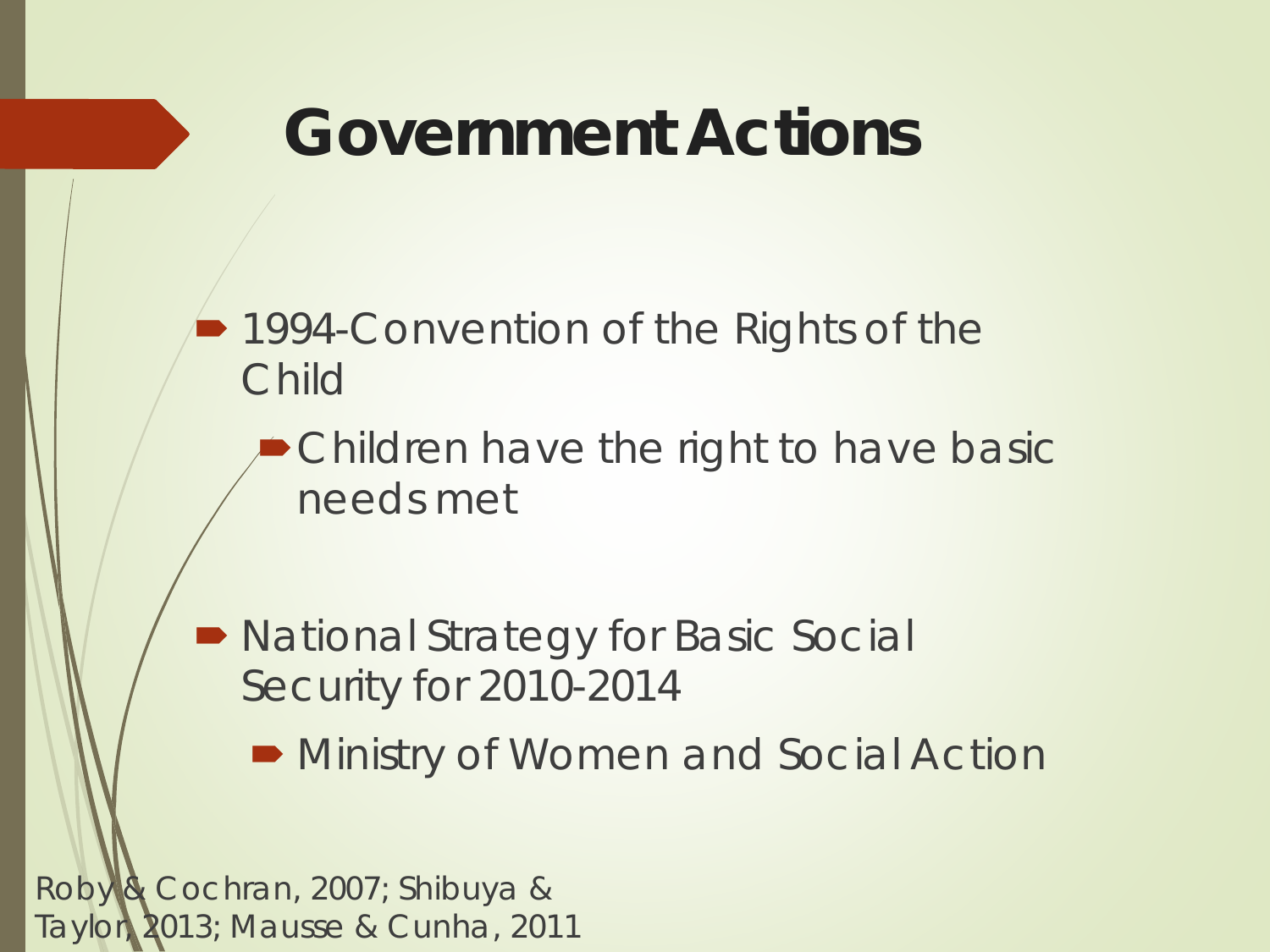## **Orphan Care in the United States**

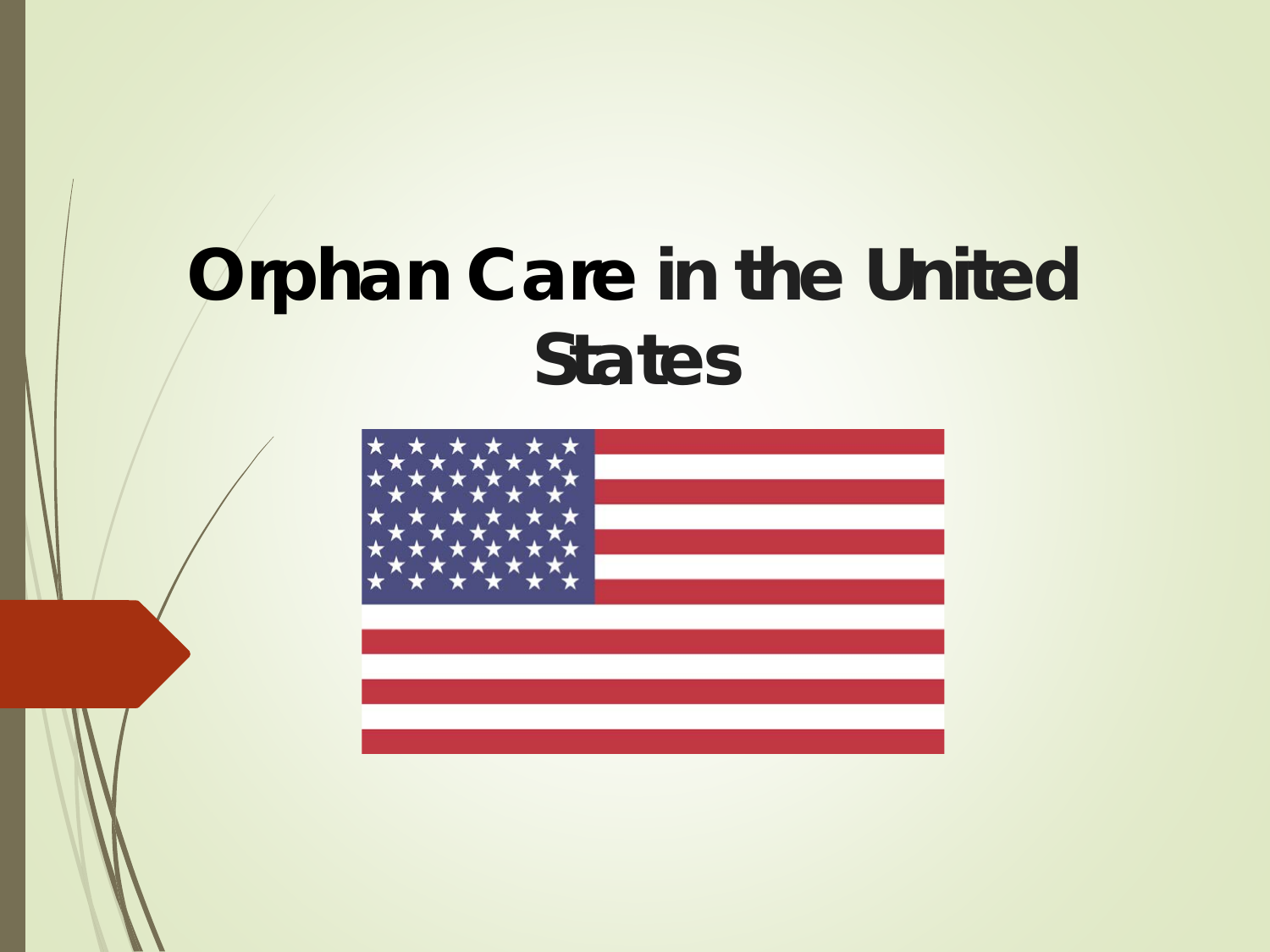# **Statistics**  Foster care ■400,000 Abuse, neglect or abandonment  $-123,000$ Aging out of the foster care system 20,000 **Homeless** • 1/5 by 18

Nance& Jordan, 2013; News Internet Ventures, 2006; The Orphan Coalition, 2008, Wall, 2012

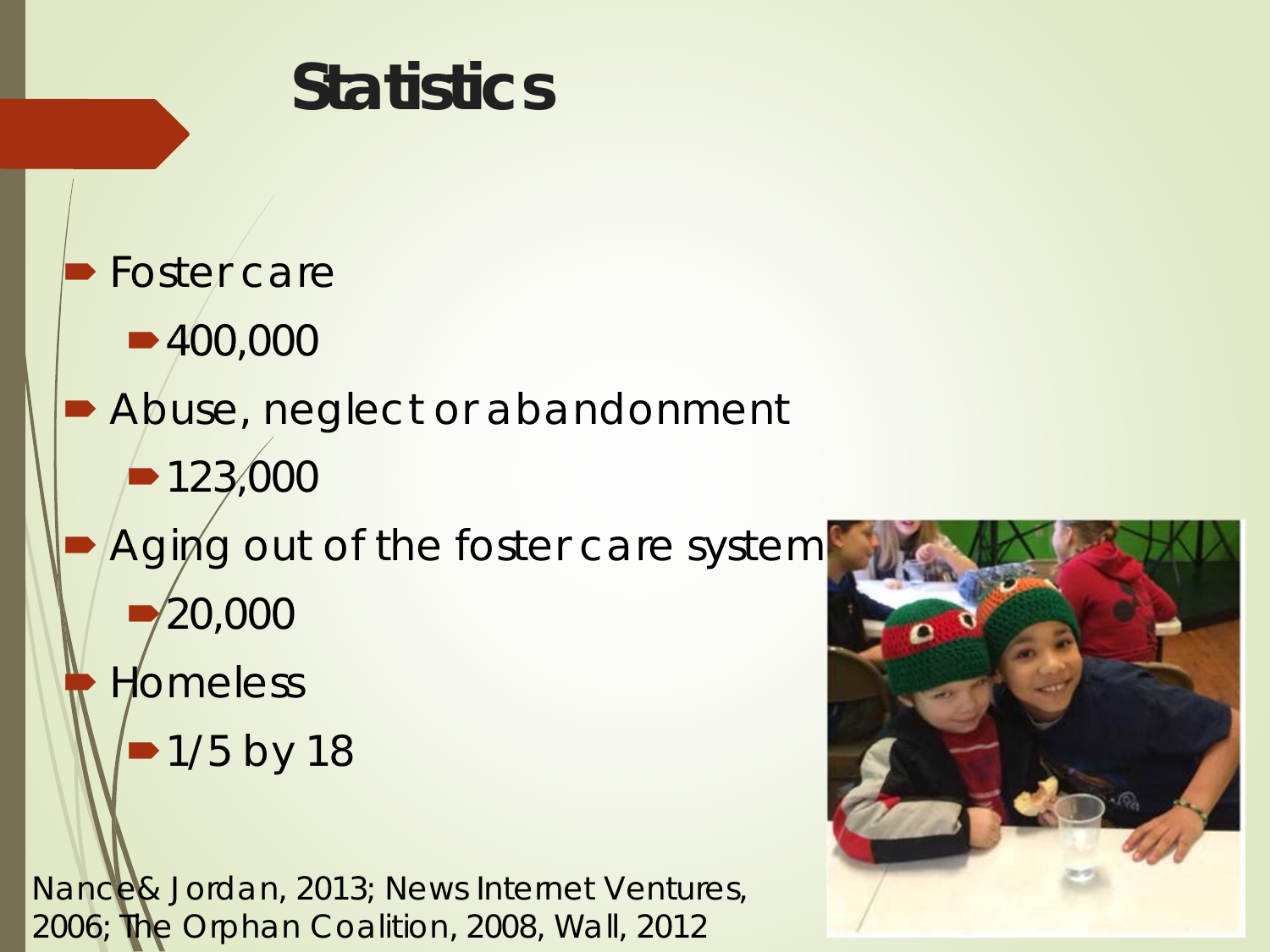## **Springfield, Ohio**

 Children living homeless or in poverty **Poverty under 5** Single mom salary Free Lunch System



Riley, 2012; Wall, 2012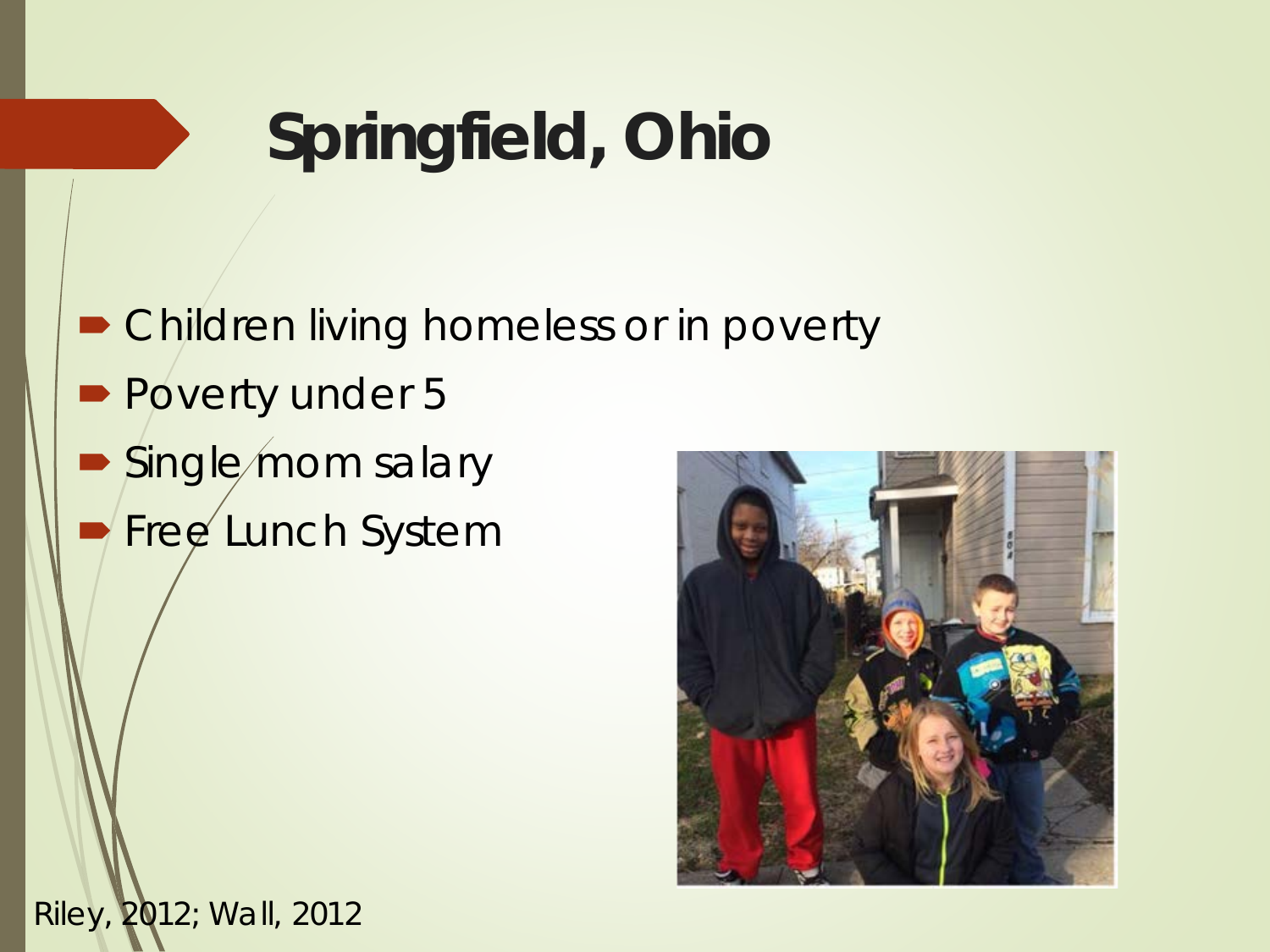#### **Negative Effects this has on Children**

• No motivation to go to school

Generational cycle of poverty

Children's parents talk down to them

76% of parents do not enjoy time with children

Letcher& Slesnick, 2007; Riley, 2012; Stewart, 2012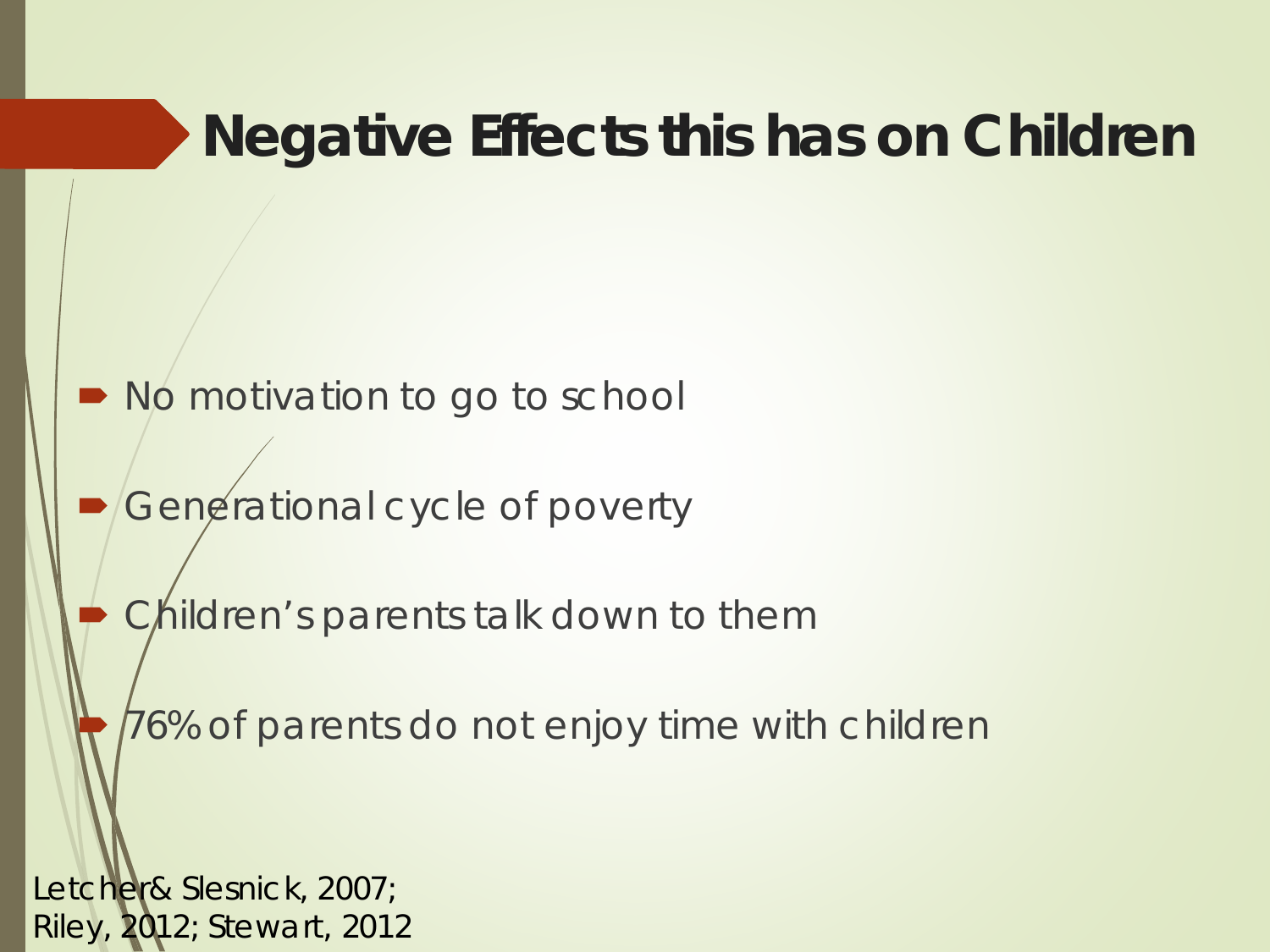## **History of Orphanages**

#### In 1850 there were 71 to 77 Orphanages

- The Civil War gave demand for 600 more by 1880
	- Religious groups started to fund them to the response to the wars

Some of them were defined for genders or age

- In the nineteenth century the majorly of Orphans had one parent living
	- Over crowded, horrible conditions, staff not taking care of children
- Baby Farms/ Baby Warehouses

#### Duplantier, 1996; Zmora, 2008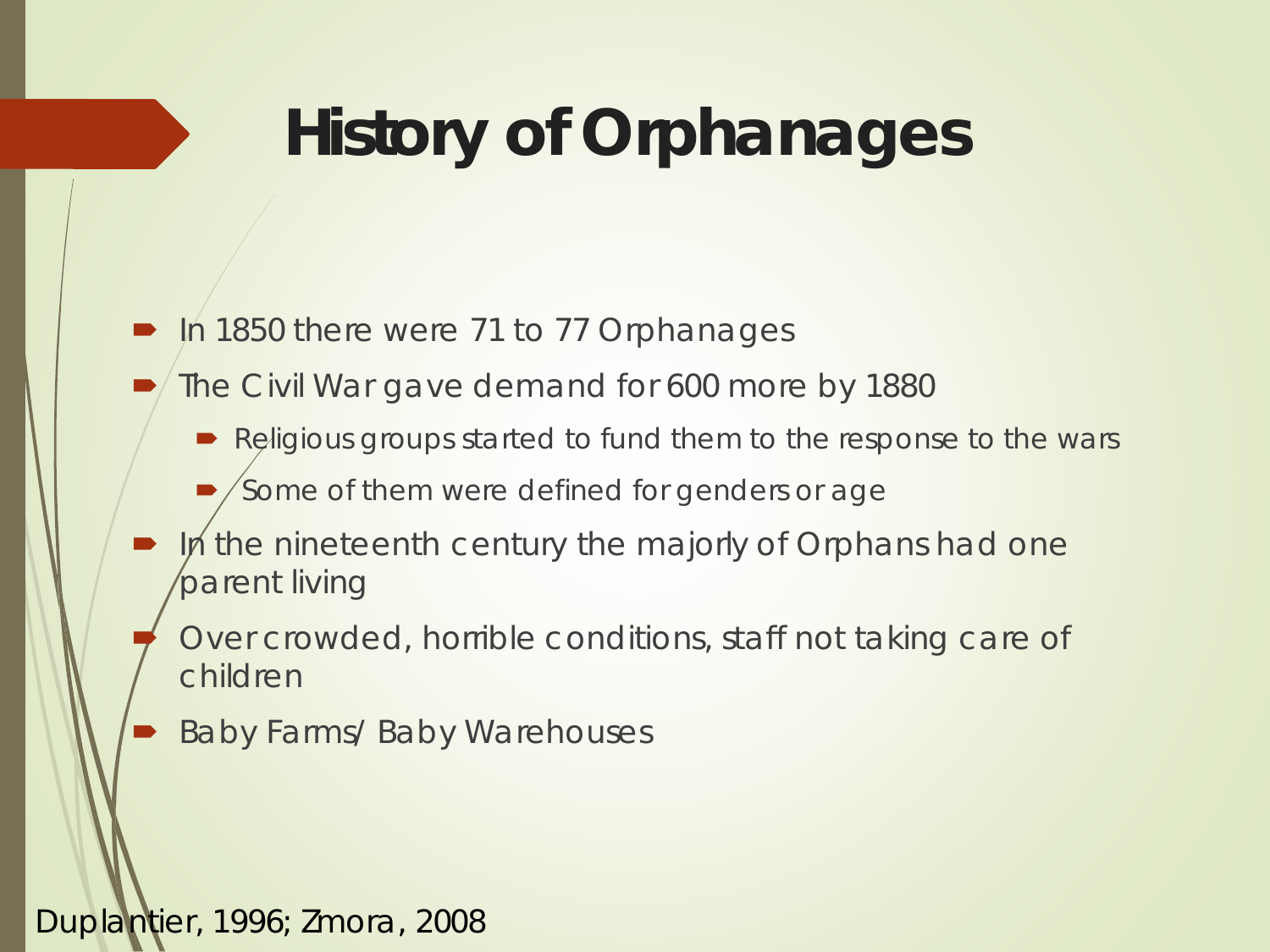#### **The Origins and Effects of being an Orphan**

 $\blacksquare$  Most parents could not take care of children

**• Children became orphans for different reasons** 

Mental and Physical developments

Kardashian, 2010; Tarko, 2006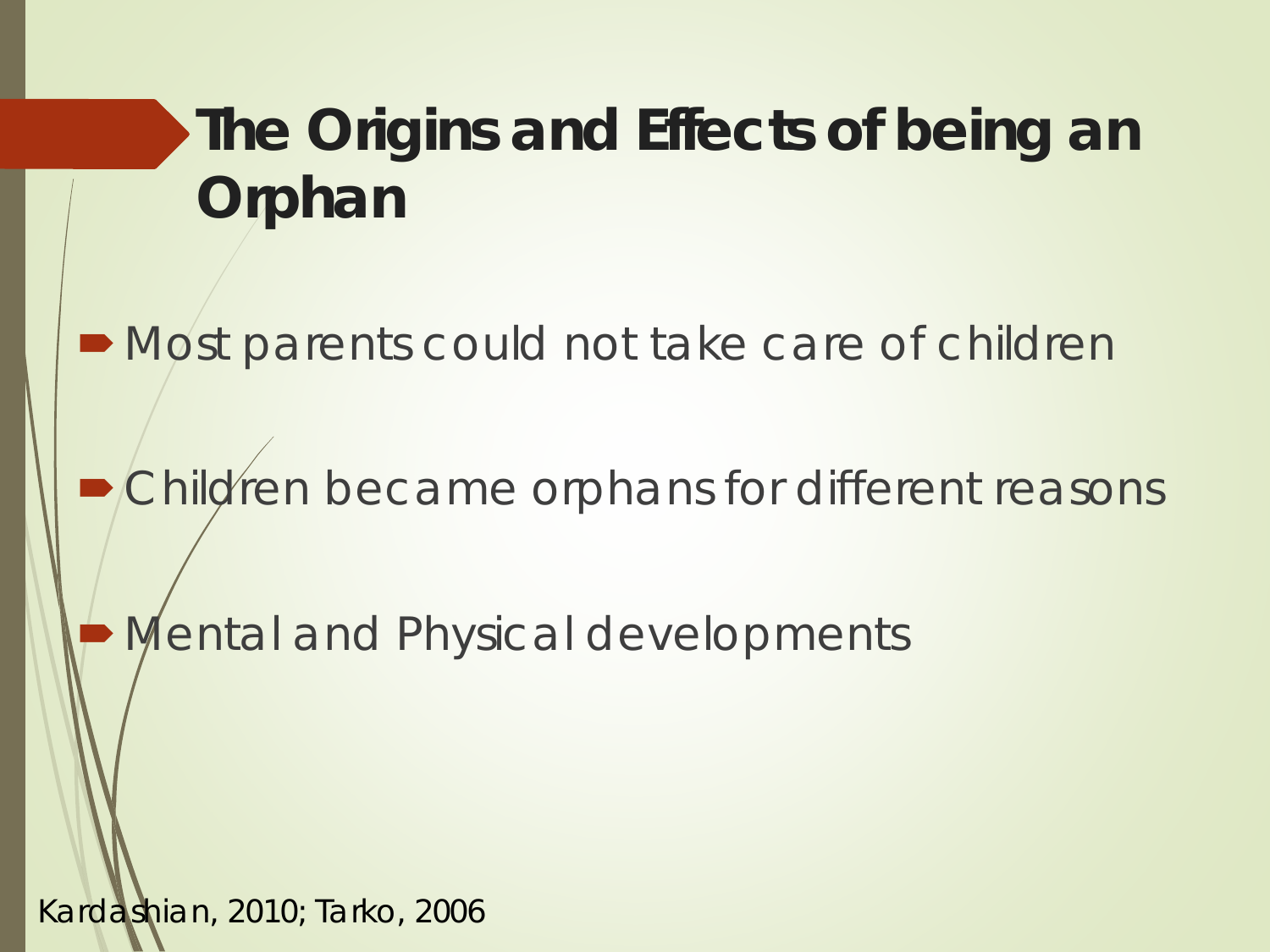## **Orphanages to Foster Care**

- Charles Loring Brace helped in bringing diversity to the children
- Almost all Orphanages are called Foster Cares or Residential Treatment Centers
	- 1909 at the White House, Roosevelt called a Meeting to discuss Child Welfare

200 Social Workers

- 1920s orphanages started to close and foster care agencies started to grow
- 1950s foster care developed care for disabled children and those that were dependent upon themselves
- The Anti-Institution movement of the 1960s closed most of the orphanages that were left

#### Zmora, 2008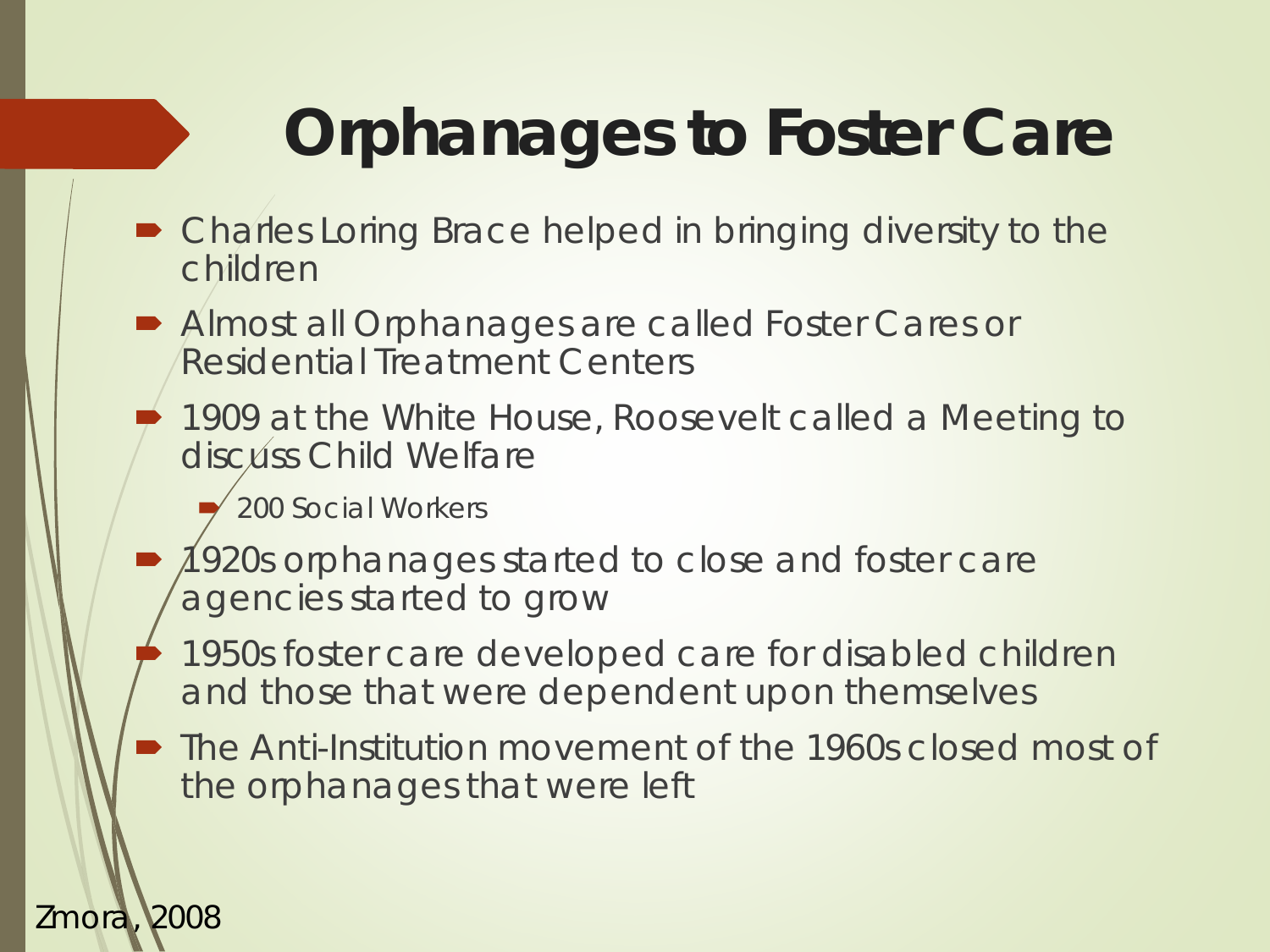## **Policies put in Place**

- 1000 to 1300 Ohio foster youth that will "age out"
- Programs in 25 states want youth in foster care until 21
	- Fostering Connections Act of 2008
		- Programs of Independence

Price, 2014

Providing youth with housing and jobs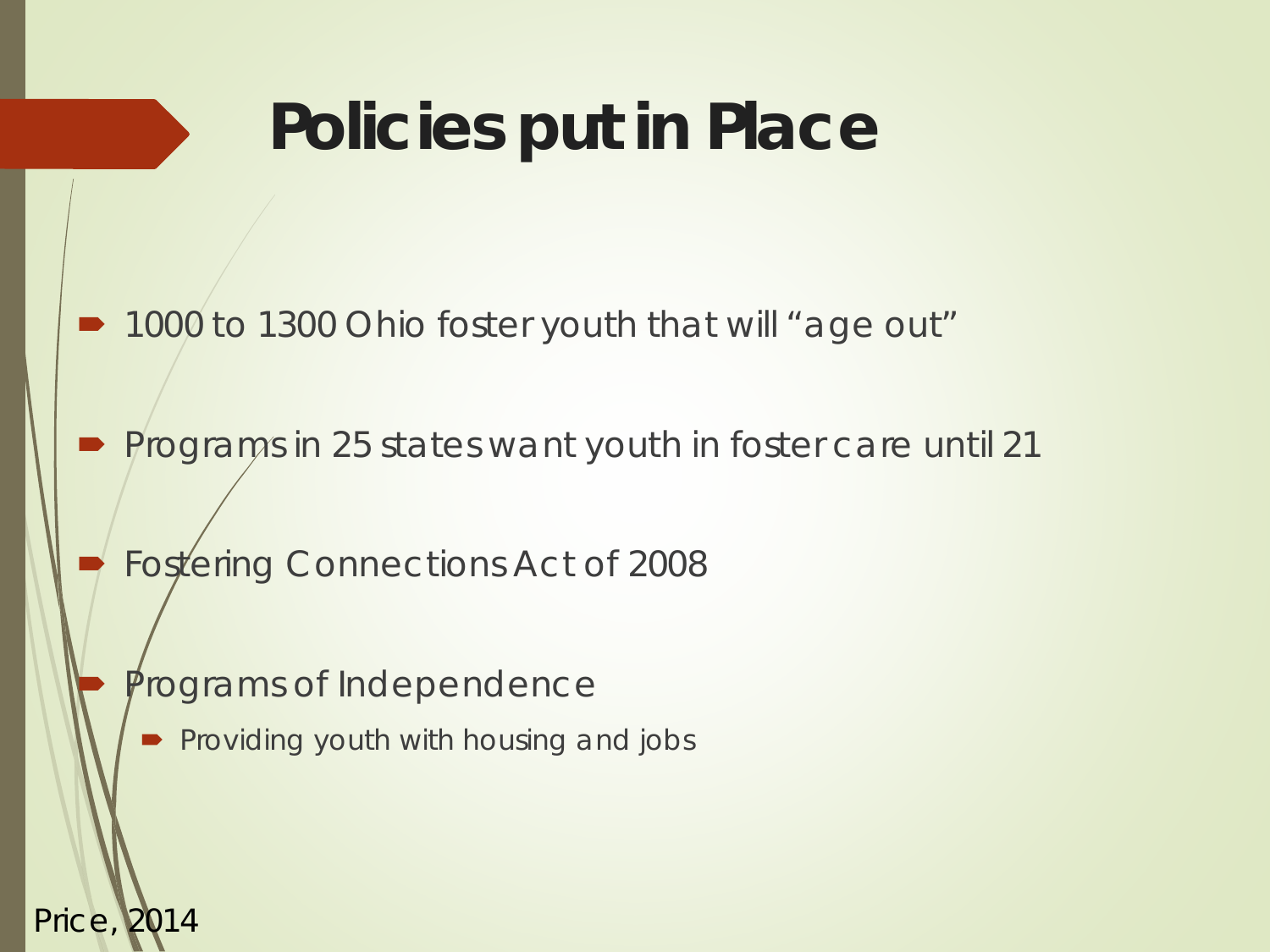#### **What can be done to help the Children**

- Social and Rehabilitation Services
- Helping families stay together
- Agencies offering services to youth that are "aging out" of the system
	- Choices-Dayton
	- Oesterlen-Springfield
	- Drop in centers in different U.S. areas
		- Builds trust and gives them hope
		- Faith-Based Organizations or Communities
			- My Church

Letcher& Slenick, 2007; Nance& Jordan, 2013; News Internet Ventures, 2006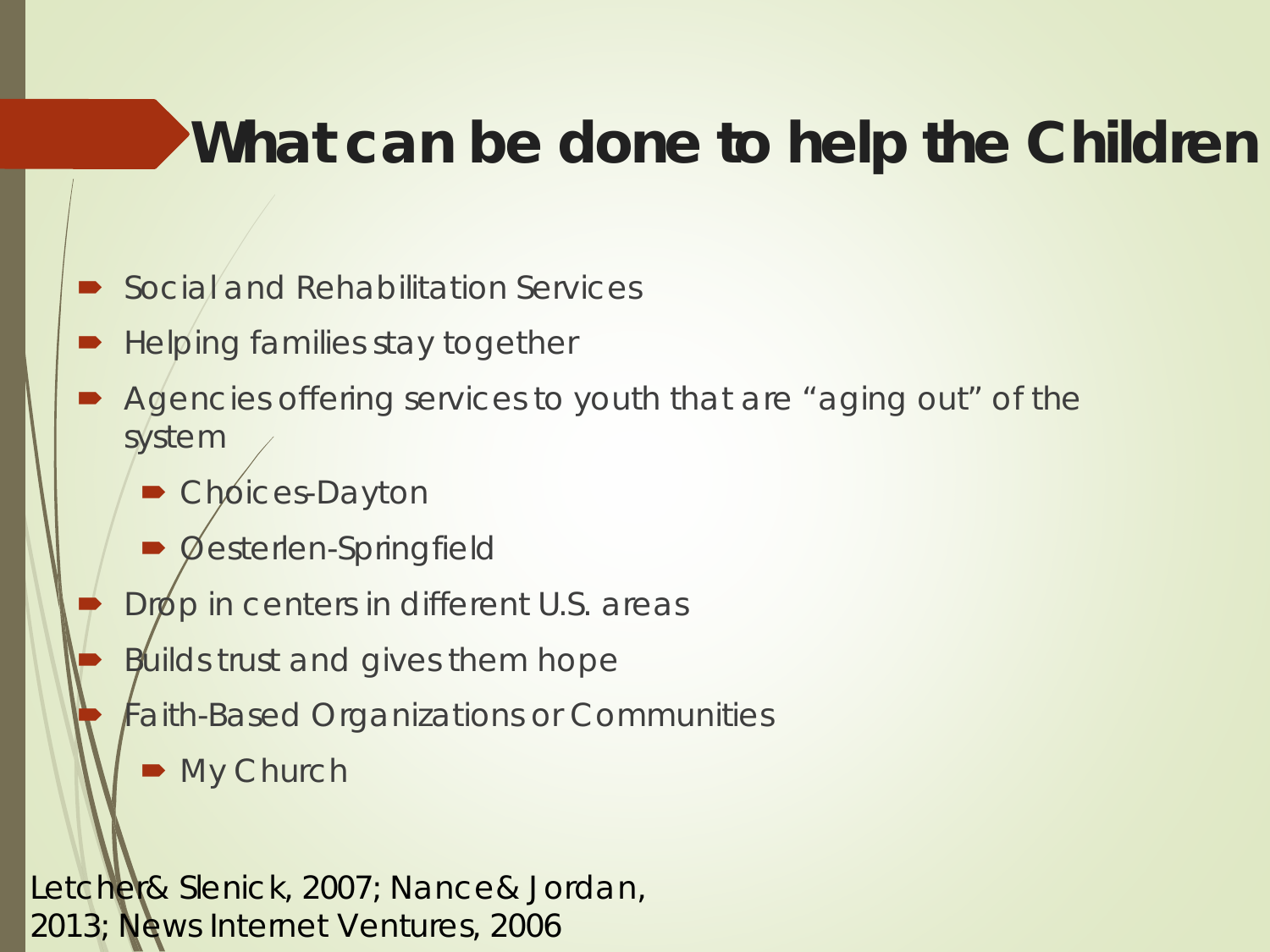## **Why should we care?**

- "Orphan" [Fatherless] appears 41 times in the Bible
- Deuteronomy 10:18
	- God defends the cause of the fatherless
- Psalm 82:3-4
	- **•** "Defend the weak and the fatherless; uphold the cause of the poor and the oppressed. Rescue the weak and the needy; deliver them from the hand of the wicked."
- Matthew 12:40

Davis,

 $\blacktriangleright$  Least of these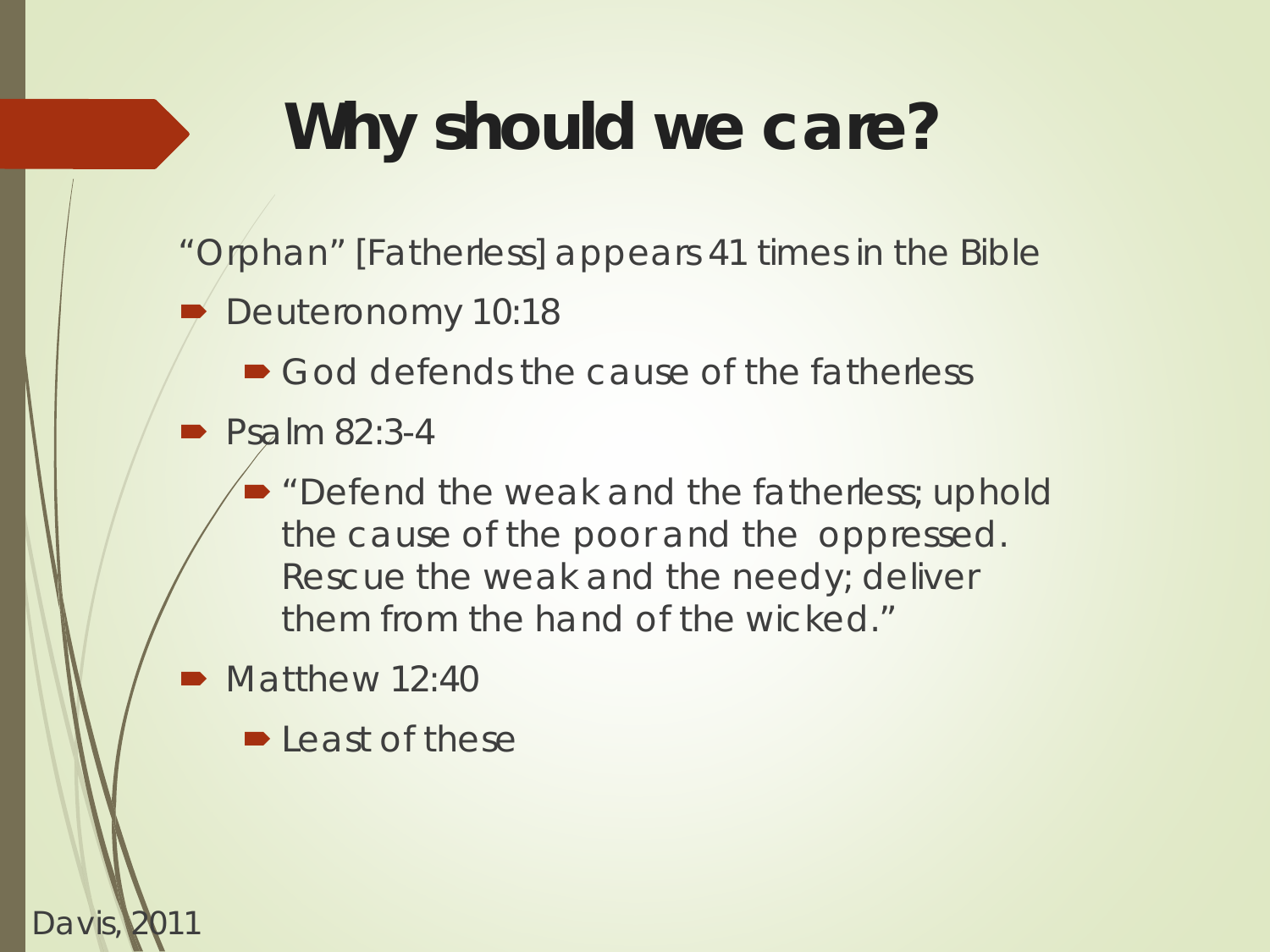### **Conclusion**

Ndeshi Friis states:

"We need to do more, and give more of a voice to the orphaned and vulnerable children themselves...the children need access to more platforms so they can tell us their needs, [which can] influence policy."

Roby & Cochran, 2007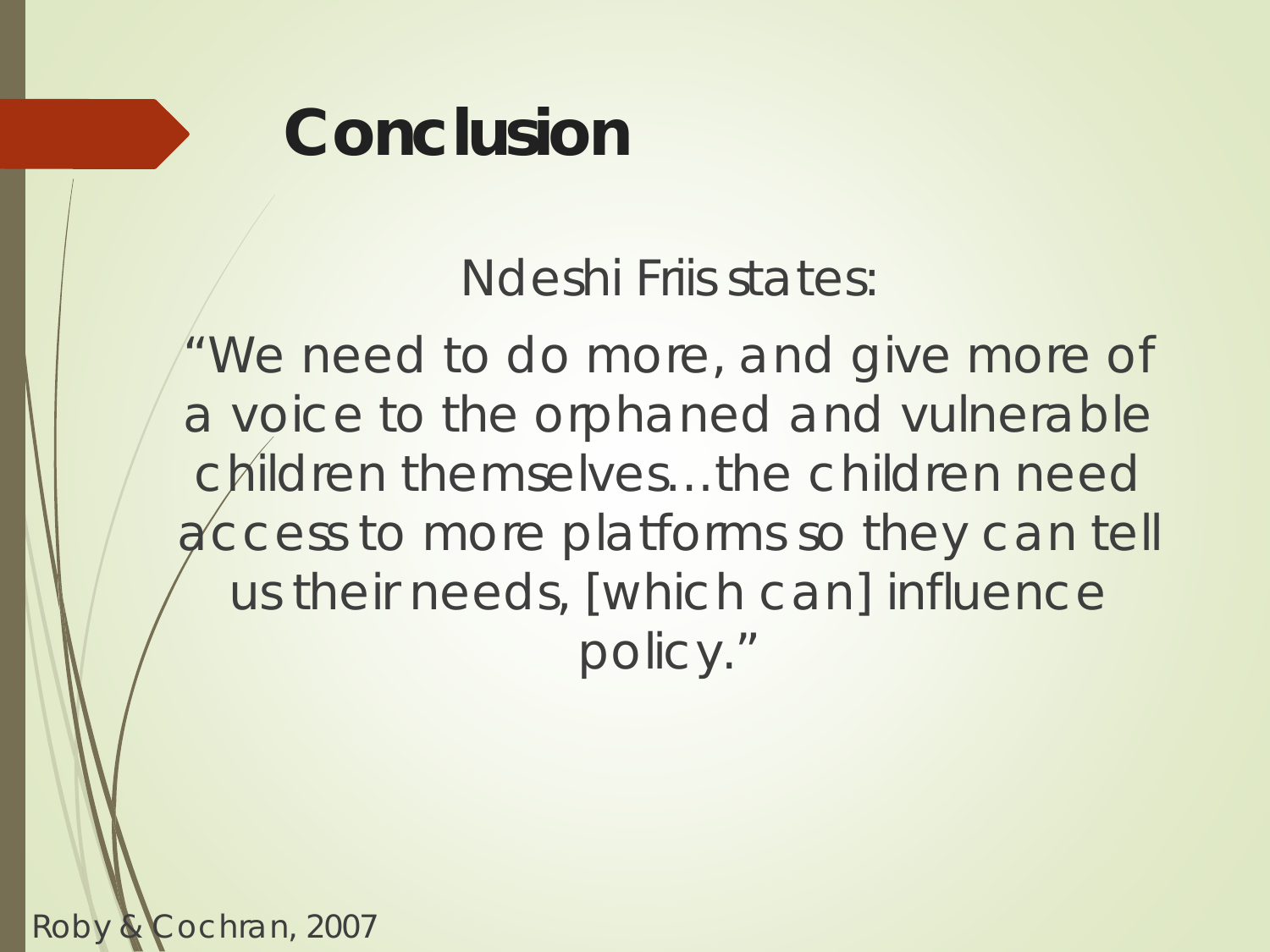### **References**

- America Has Orphans, Too. (2008). Retrieved March 2, 2014, from The Orphan Coalition website: http://www.orphancoalition.org/new/foster-care.php
- Arndt, C., Barslund, M., Nhate, V., & Van Den Broeck, K. (2006). Orphans and discrimination in Mozambique. American Journal of Agricultural Economics, 88(5), 1279-1286.
- Cardoso, I. B. (2010, April). National Plan of Orphans and Vulnerable Children. In Save the Children. Retrieved February 27, 2014
- Cluver, L., & Gardner, F. (2007). The mental health of children orphaned by AIDS: A review of international and southern African research. Journal of Child and Adolescent Mental Health, 19(1), 1-17.
- Duplantier, F.R. (1996, June 16). The True History Of Orphanages. Retrieved March 16, 2014, from America's Future website: http://www.americasfuture.net/1996/june96/6-16-96b.html
- Facts on Foster Care in America A Grim Picture for Many Kids, but There Are<br>Reasons for Hope. (2006, May 30). Retrieved March 2, 2014, from abcNEWS website: http://abcnews.go.com/Primetime/FosterCare/print?id=2017991
- Government/of the Philippines- Department of Labor and Employment- Bureau of Labor and Employment Statistics. Profile of Working Children in the Philippines. Labstat Updates Vol. 15 No. 5; March 2011. http:<br>www.bles.dole.gov.ph/ARCHIVES/LABSTAT%20UPDATES/labstat\_view.asp
- Independent Living. (2014). Retrieved March 16, 2014, from Oesterlen Services for Youth, Inc. website: https://www.oesterlen.org/treatment-programs/ independent-living
- Independent Living Program. (2011). Retrieved March 16, 2014, from Choices, Inc. website: http://www.choicesfostercare.com/referring-agencies/
- *Just Say No to the Orphanage*. (2011, January 4). Retrieved March 16, 2014, from National Coalition for Child Protection Reform website: http://www.nccpr.org/reports/15Orphanage.pdf
- Kardaskian, K. (2010, June 9). Whiskey Tango Foxtrot: Why did American orphanages disappear, and where do orphans go today? Retrieved March 2, 2014, from Seven Days website: http://www.sevendaysvt.com/vermont/ whiskey-tango-foxtrot-why-did-american-orphanages-disappear-and-where-do-

orphans-go-today/Content?oid=2140487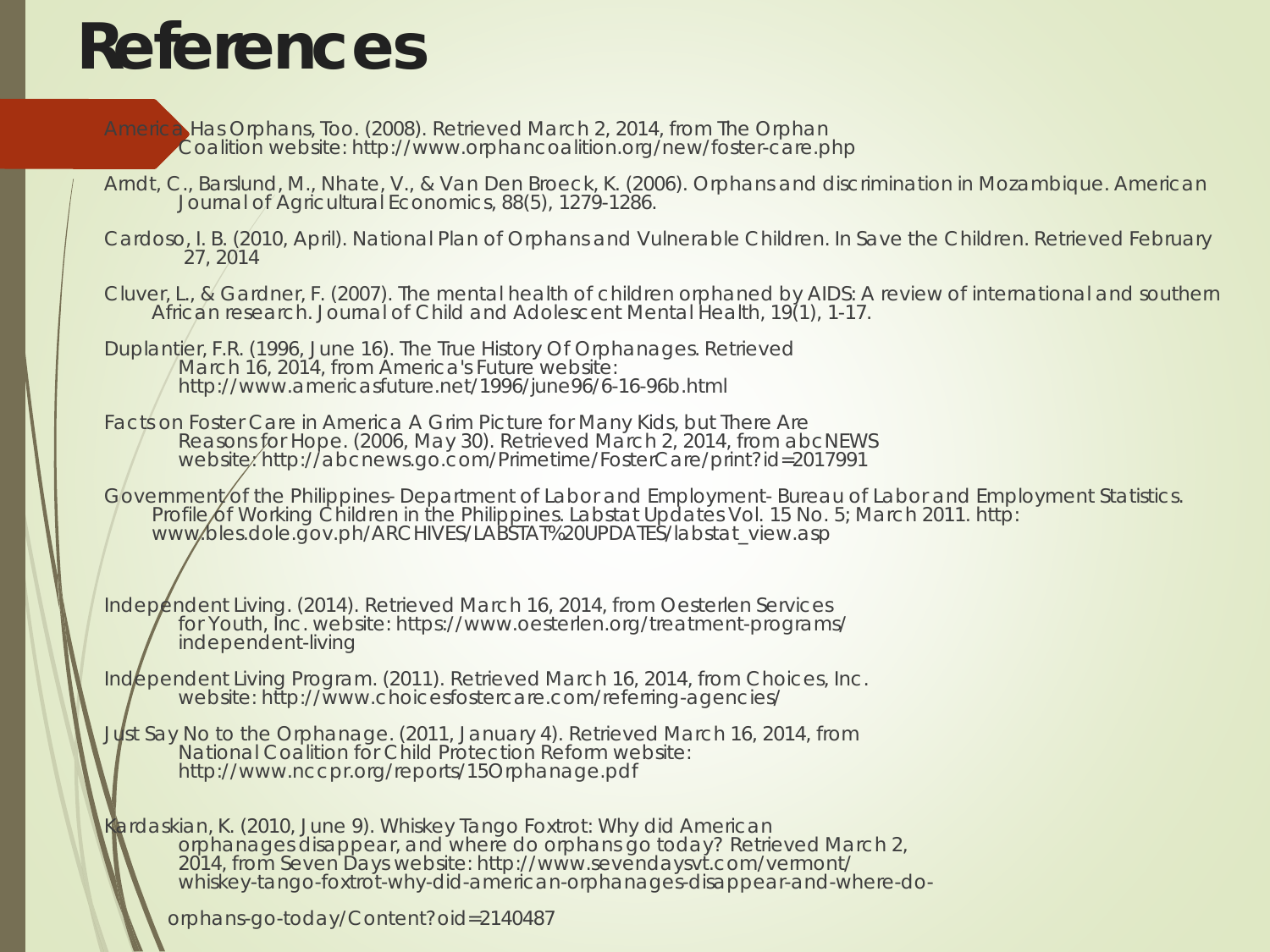### **References**

Letcher, A., & Slesnick, N. (2007). Intervening in the Lives of Runaway and Homeless Youth. *Focal Point*, *21*(2), 7-9.

Mausse, M., & Cunha, N. (2011). Sharing innovative experiences: Successful socialprotection floor experiences (Vol. 18, pp. 313-332).

Nance, P. Y., & Jordan, G. T. (2013, May 30). The Orphan Crisis In America. Retrieved March 2, 2014, from The Christian Post website: http://www.christianpost.com/news/the-orphan-crisis-in-america-96961/

- Noss, A. U.S. Department of Commerce, Economics and Statistics Administration. (2013). Household income: 2012. Retrieved from website: https://www.census.gov/prod/2013pubs/acsbr12-02.pdf
- Philippine Commission on Women. (2013, April 19). Populations, families, and household statistics. Retrieved from http://www.pcw.gov.ph/statistics/201304/population-families-and-household-<br>statistics
- "Philippines Education: Statistical Profile", NationMaster. Retrieved from http://www.nationmaster.com/country-info/profiles/philippines/education
- Philippines Statistics Authority. (2013, September 17). Statistical tables on overseas filipino workers (ofw): 2012. Retrieved from http://www.census.gov.ph/content/statistical-tables-overseas- filipino-workers-ofw-2012-0
- Price/R. (2014, January 6). Foster care until age 21 has backers. Retrieved<br>March 2, 2014, from The Columbus Dispatch website: http://www.dispatch.com/ content/stories/local/2014/01/06/foster-care-until-age-21-has-backers.html
- Riley, C. (2012, September 15). No way to live. Retrieved March 2, 2014, from News-Leader website: http://www.news-leader.com/interactive/article/ 20120916/NEWS01/120913001/No-way-live
- Roby, J. L., & Cochran, G. (2007). Child-headed households in Mozambique: Toward needs- based policy and practice. Social Development Issues, 29(3), 19-30.
- Roby, U. L., & Shaw, S. A. (2006). The African orphan crisis and international adoption. Social Work, 51(3), 200-208.